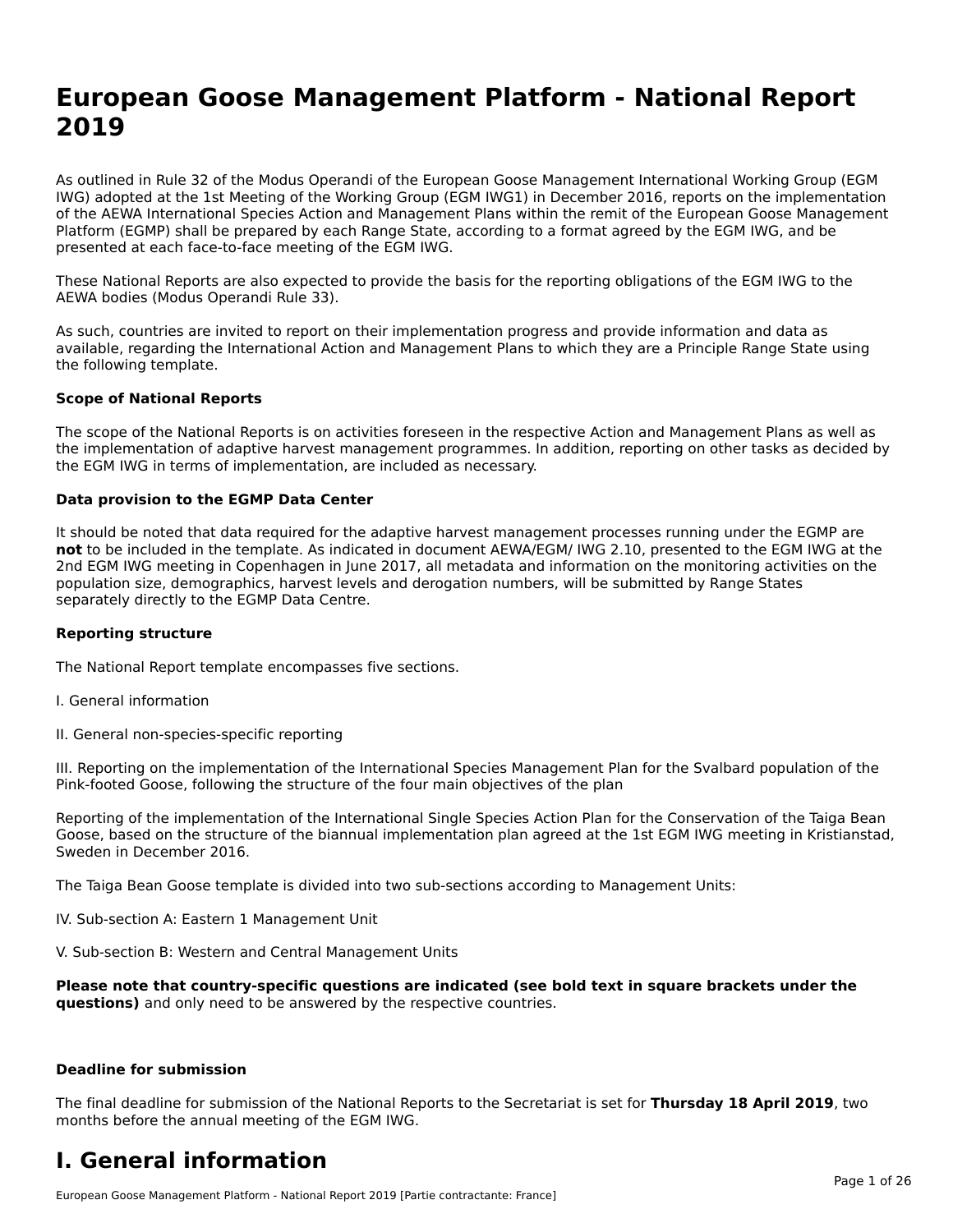### **To be completed by all Range States**

Name of reporting country› France

# **Designated National EGMP Administrative Authority**

Full name of the institution› Direction de l'Eau et de la Biodiversité (DEB)Ministère de la transition écologique et solidaire (MTES) winnstere de la transition ecologiqu<br>Water and Biodiversity Directorate water and Biodiversity Birectorate<br>Ministry for Ecological and Inclusive Transition

Name and title of the head of institution › Thierry Vatin

Mailing address - Street and number › Tour Séquoia,Place Carpeaux

P.O. Box $\rightarrow$   $-$ 

Postal code› 92055

City › La Défense CEDEX

**Country** › France

Telephone › +33 1 40 81 35 27

E-mail› thierry.vatin@developpement-durable.gouv.fr

Website› https://www.ecologique-solidaire.gouv.fr/

## **Designated National Government Representative (NGR) for EGMP matters**

Name and title of the NGR› François LamarqueEuropean and International Actions Officer

Affiliation (institution, department) › DGALN/DEB/ET3Water and Biodiversity Directorate water and Biodiversity Birectorate<br>Ministry for Ecological and Inclusive Transition

Mailing address - Street and number › Tour Séquoia, Place Carpeaux

P.O. Box  $\rightarrow$  -

Postal code› 92055

**City** › La Défense CEDEX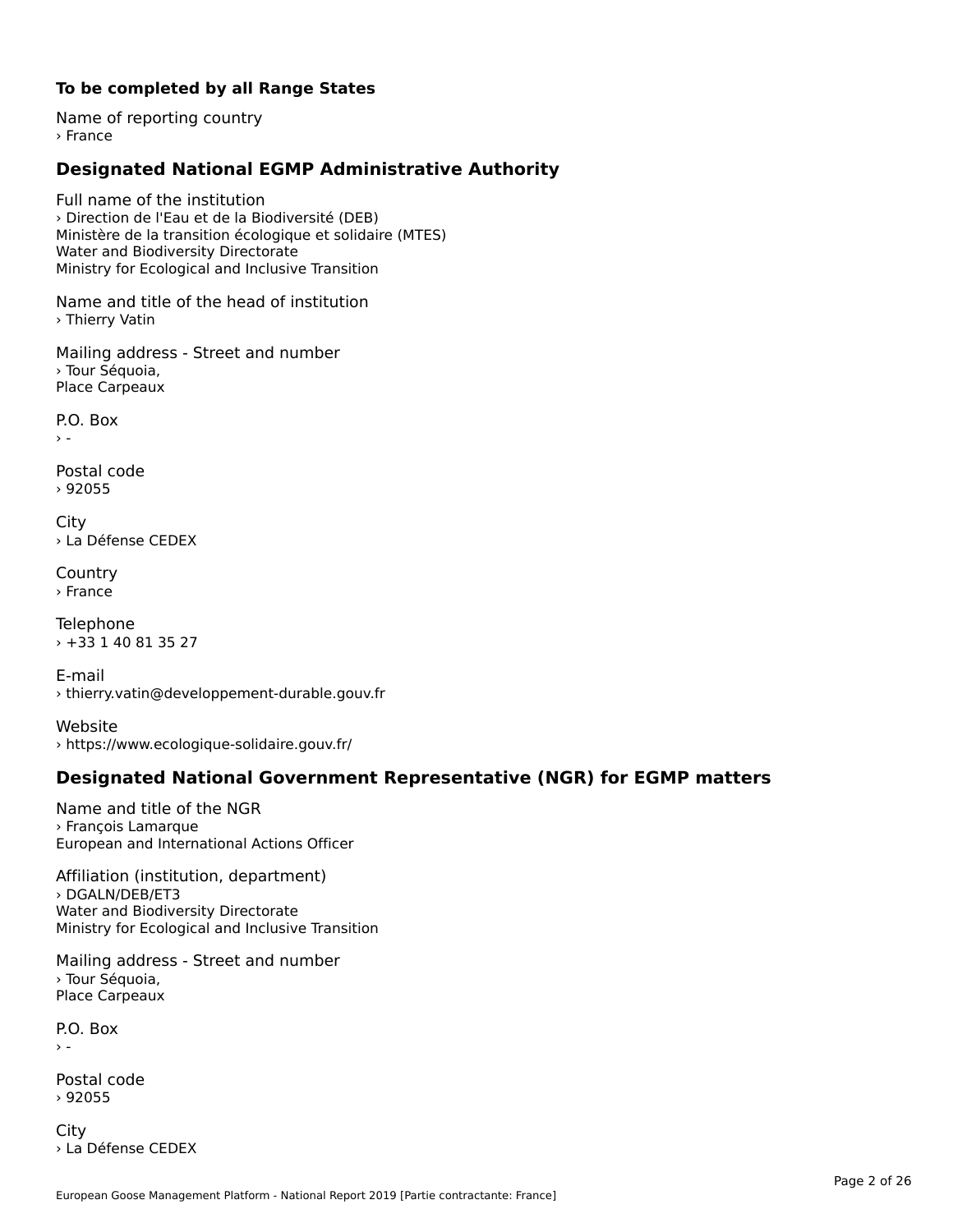Country› France

Telephone › + 33 1 40 81 31 90

E-mail › francois.lamarque@developpement-durable.gouv.fr

Website› https://www.ecologique-solidaire.gouv.fr/

### **Additional designated National Government Representative (NGR) for EGMP matters (if available)**(if available)

Name and title of the NGR›

Affiliation (institution, department)›

Mailing address - Street and number

P.O. Box

Postal code›

 $\mathbf{C}^{\text{in}}$ 

›

Country›

Telephone

E-mail›

›

Website

## **Designated National Expert (NE) for EGMP matters**

Name and title of the NE› Léo BaconAdaptive Management Engineer Adaptive Managem<br>Migratory Bird Unit

Affiliation (institution, department) › ONCFS (National Hunting and Wildlife Agency) Direction de la Recherche et de l'Expertise (Research and Expertise Directorate)

Mailing address - Street and number › La Tour du ValatLe Sambuc

P.O. Box  $\rightarrow$  -

Postal code› 13200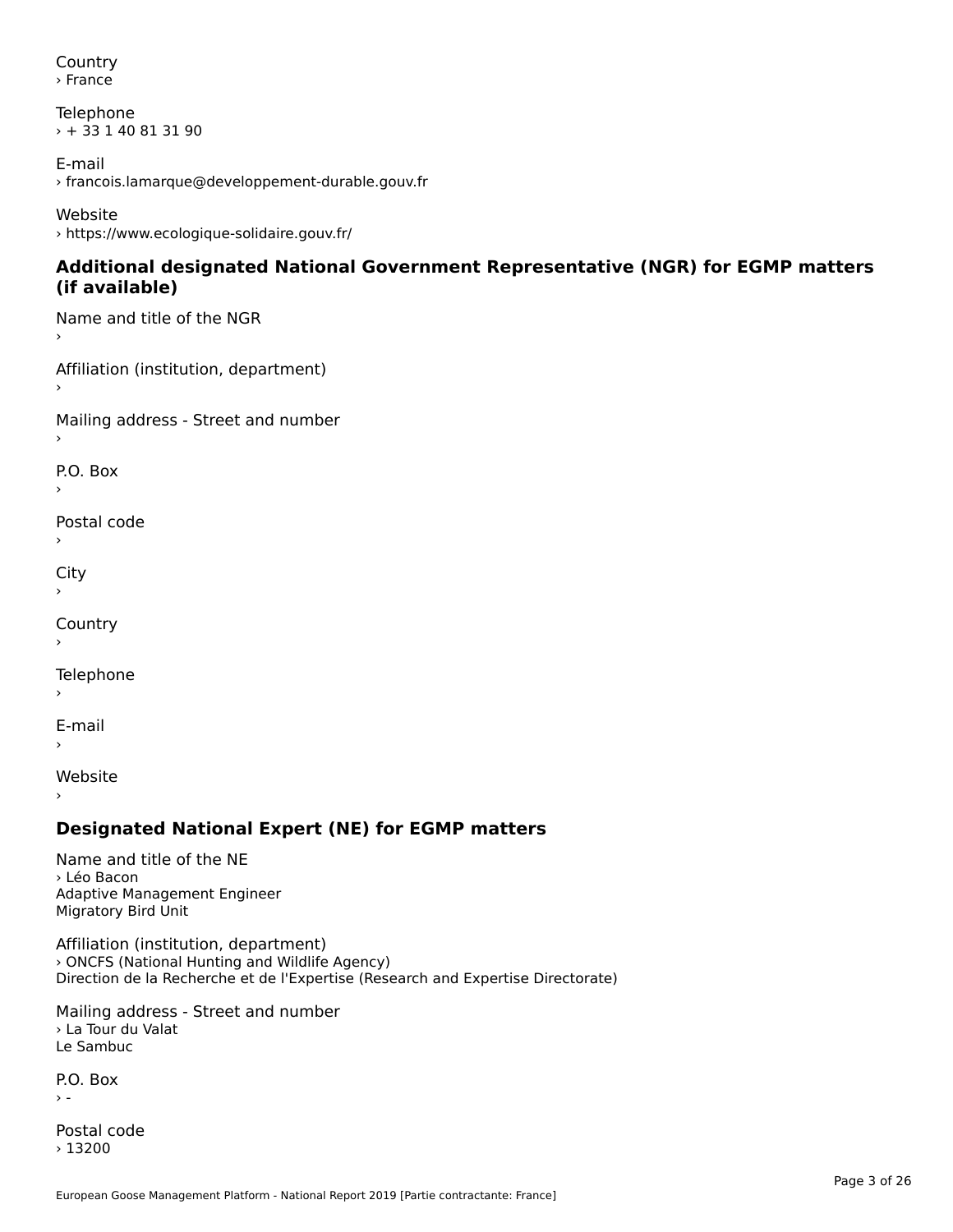```
City
› Arles
```

```
Country
› France
```
Telephone  $\rightarrow$  + 33 4 90 97 29 88

E-mail› leo.bacon@oncfs.gouv.fr

Website› http://www.oncfs.gouv.fr/

# **Additional designated National Expert (NE) for EGMP matters (if available)**

```
Name and title of the NE
Affiliation (institution, department)
Mailing address - Street and number
P.O. Box›Postal code›\mathbf{C}^{\text{th}}›Country
Telephone
E-mail›
```
Website

›

### **Other relevant institutions/entities/individual experts that have contributed to this report**report

Please insert information on any other relevant institutions/entities/individual experts that have › Alexandre Czajkowski & Thibaut Powolny, OMPO

# **Additional information and comments (optional)**

Please insert additional information and comments ›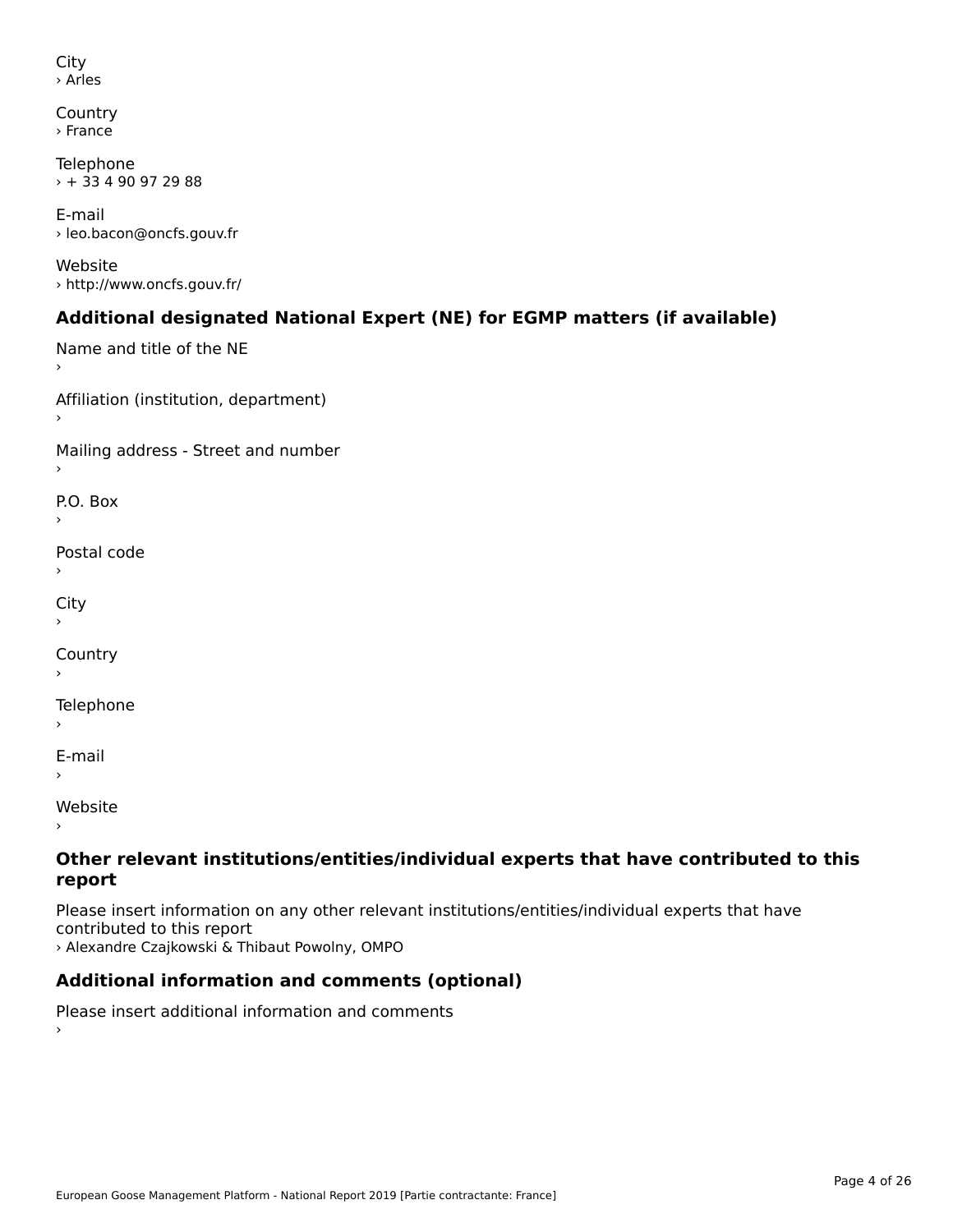### **II. General non-species-specific reporting**

#### **To be completed by all Range States**

II.1. Are you monitoring the level of agricultural conflict (damage, complaints) with geese in your country n.i. Are you monitoring the lever or agricultural connict (damage, complaints) with g<br>on national (centralized for the entire country), regional(sub-national) or local level?

(PfG ISMP p.33, Objective II  $(4+5)$ ) ∪ is in p.55, objective<br>Please select only one option □ Yes<br>□ No ☑ Not relevant

Please indicate the level:

Possibility for multiple options  $\Box$  National (centralized for the entire country)  $\Box$  Regional (sub-national)

☐ Local

#### **National (centralized for the entire country) monitoring**

Please provide details on the national monitoring methods, units, frequency and the coverage

Are these national activities species-specific? ∩ne enese national activity<br>Please select only one option ☐ No $\Box$  No

Please list the species

›

#### **Regional (sub-national) monitoring**

Please provide details on the regional monitoring methods, units, frequency and the coverage

Are these regional activities species-specific? ∩ne these regional activ<br>Please select only one option □ Yes<br>□ No

Please list the species ›

#### **Local monitoring**

Please provide details on the local monitoring methods, units, frequency and the coverage

Are these local activities species-specific? ∩ne enese local decrimed.<br>Please select only one option □ Yes<br>□ No

Please list the species ›

Please explain the reasons

Please explain the reasons

› Very few damages by geese have been recorded in France. Those scarce damages are mainly caused by alien invasive species i.e. Canada and Egyptian geese. No Greylag goose damages have been reported so far.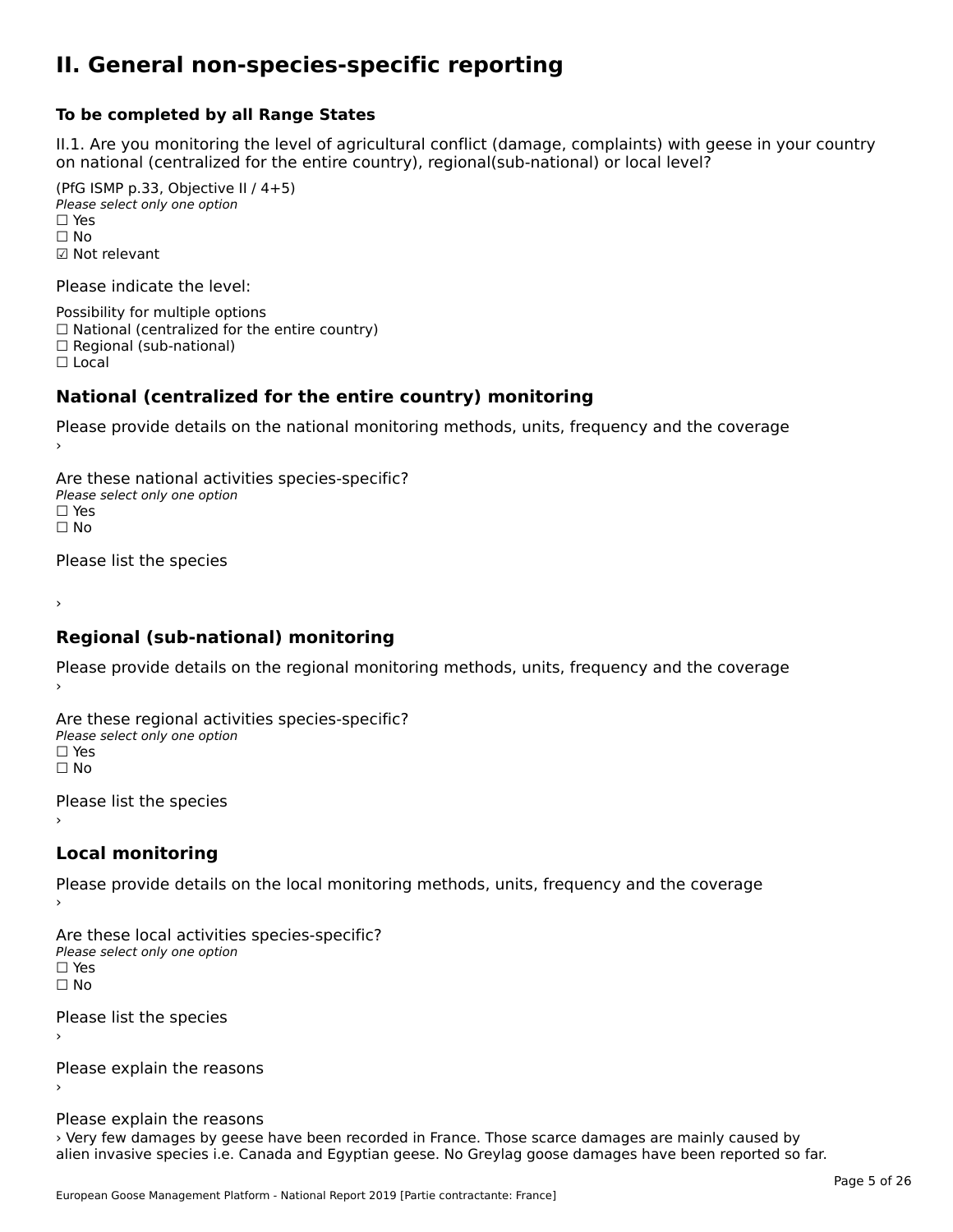II.2. What management measures does your country apply to manage agricultural conflicts related to

(PfG ISMP p. 33, Objective II  $/$  4+5)

Possibility for multiple options

☑ No agricultural conflict related to geese has been recorded in my country

☑ No management measures are applied to manage agricultural conflicts related to geese

⊠ No management measures are applied to manage agricultural connicts rela<br>□ Compensation schemes (payments to farmers for losses e.g. crop damage)

□ Compensation schemes (payments to farmers for losses e.g. crop damage)<br>□ Subsidy schemes (payments to support farmers to provide for/tolerate geese on their land, replacing agricultural use)

use,<br>□ Scaring schemes or other preventive measures designed to actively keep geese away from farmland

 $\Box$  Designation of goose foraging areas (accommodation areas)

□ Designation or goose foraging areas (accommodation areas)<br>□ Derogation shooting to keep geese away from sensitive crops and to reduce population size

 $\Box$  Any other management measures to alleviate agricultural conflict

### **No management measures are applied**

Please explain the reasons

› Very few damages by geese have been recorded in France. Hence there has been no need for management measures to alleviate agriculture damage or conflicts.

## **Compensation schemes (payments to farmers for losses e.g. crop damage)**

Please indicate the level at which the schemes are applied

Possibility for multiple options rossibility for multiple options<br>□ National (centralized for the entire country) □ National (centralized io<br>□ Regional (sub-national)

☐ Local

›

Please explain how the damage (yield loss) is determined

Are these schemes species-specific?∩ne these senemes spee<br>Please select only one option ים וכ∍<br>⊡ No

Please provide details on the species-specific measures

Please provide any other details (e.g. results), if available

Please explain the reasons›

Is the effectiveness of this scheme evaluated?□ CITC CITCCLIVENC55 OF C<br>Please select only one option □ Yes<br>□ No

Please provide details on the evaluation of effectiveness

Please provide any other details (e.g. results), if available

Please explain the reasons

### **Subsidy schemes (payments to support farmers to provide for/tolerate geese on their land, replacing agricultural use)**land, replacing agricultural use)

Please indicate the level at which subsidy schemes are provided

Possibility for multiple options ™assibility for multiple options<br>□ National (centralized for the entire country)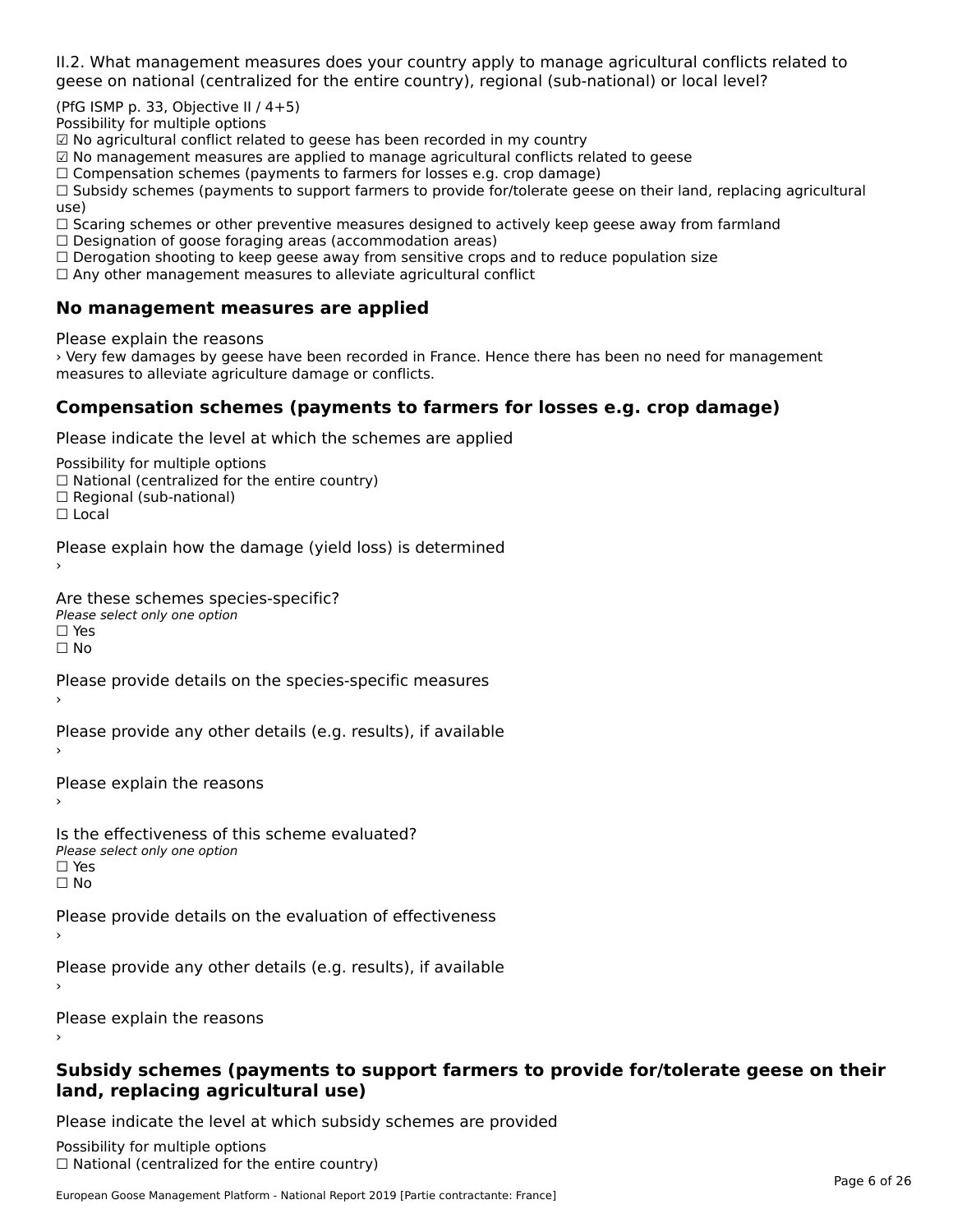□ Regional (sub-national) ☐ Local

Please provide details on the subsidy schemes Are these schemes species-specific? Please select only one option<br>□ Yes □ Yes<br>□ No Please provide details on the species-specific measures Please provide any other details (e.g. results) if available Please explain the reasons

Is the effectiveness of this scheme evaluated?□ CIC CILCCLIVENC55 OF C<br>Please select only one option  $\square$  Yes ☐ No

Please provide details on the evaluation of effectiveness

Please provide any other details (e.g. results) if available

Please explain the reasons

### **Scaring schemes or other preventive measures designed to actively keep geese away from farmland**

Please indicate the level of the schemes

Possibility for multiple options rossibility for multiple options<br>□ National (centralized for the entire country) □ National (centralized io<br>□ Regional (sub-national)

☐ Local

Please provide details on the scaring schemes or other preventive measures

Is the effectiveness of this scheme evaluated?□ CITC CITCCLIVENC55 OF C<br>Please select only one option □ Yes<br>□ No

Please provide details on the evaluation of effectiveness

Please provide any other details (e.g. results) if available

Please explain the reasons

# **Designation of goose foraging areas (accommodation areas)**

Please provide details on the foraging areas (accommodation areas)

Please indicate at which level the foraging areas are designated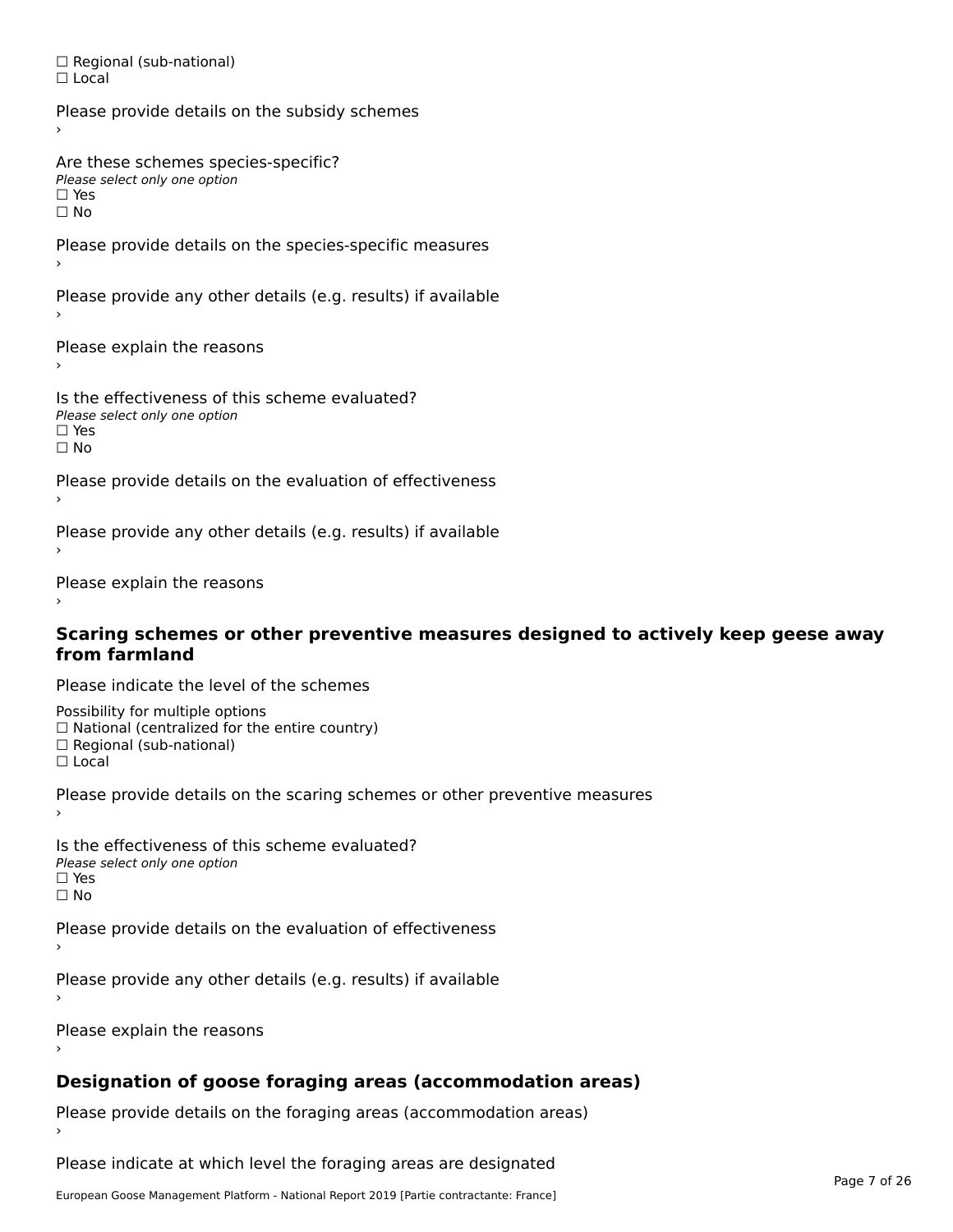Possibility for multiple options rossibility for multiple options<br>□ National (centralized for the entire country) □ National (centralized io<br>□ Regional (sub-national) ☐ Local

Is the effectiveness of accommodation areas evaluated?□ CITC CITCCITCITESS OF Q<br>Please select only one option  $\square$  Yes ☐ No

Please provide details on the evaluation of effectiveness

Please provide any other details (e.g. results), if available

Please explain the reasons

### **Derogation shooting to keep geese away from sensitive crops and to reduce population size**population size

```
Please provide species-specific details on the derogation shooting ›
```
Please indicate the application level of the derogation shooting

Possibility for multiple options rossibility for multiple options<br>□ National (centralized for the entire country)

□ National (centralized io<br>□ Regional (sub-national)

☐ Local

Is the effectiveness of derogation shooting evaluated? Please select only one option

rıease<br>□ Yes

☐ No

Please provide details on the evaluation of effectiveness

Please provide any other details (e.g. results), if available

Please explain the reasons

## **Any other management measures taken to alleviate agricultural conflicts**

Please provide details on the management measures that are taken

Please indicate the level of the measures

Possibility for multiple options rossibility for multiple options<br>□ National (centralized for the entire country) □ National (centralized io<br>□ Regional (sub-national)

☐ Local

Are these measures species-specific? ric criese measures spe<br>Please select only one option *riease*<br>□ Yes ☐ No

Please give details on the species-specific measures

Please provide brief details (attach file or provide weblink)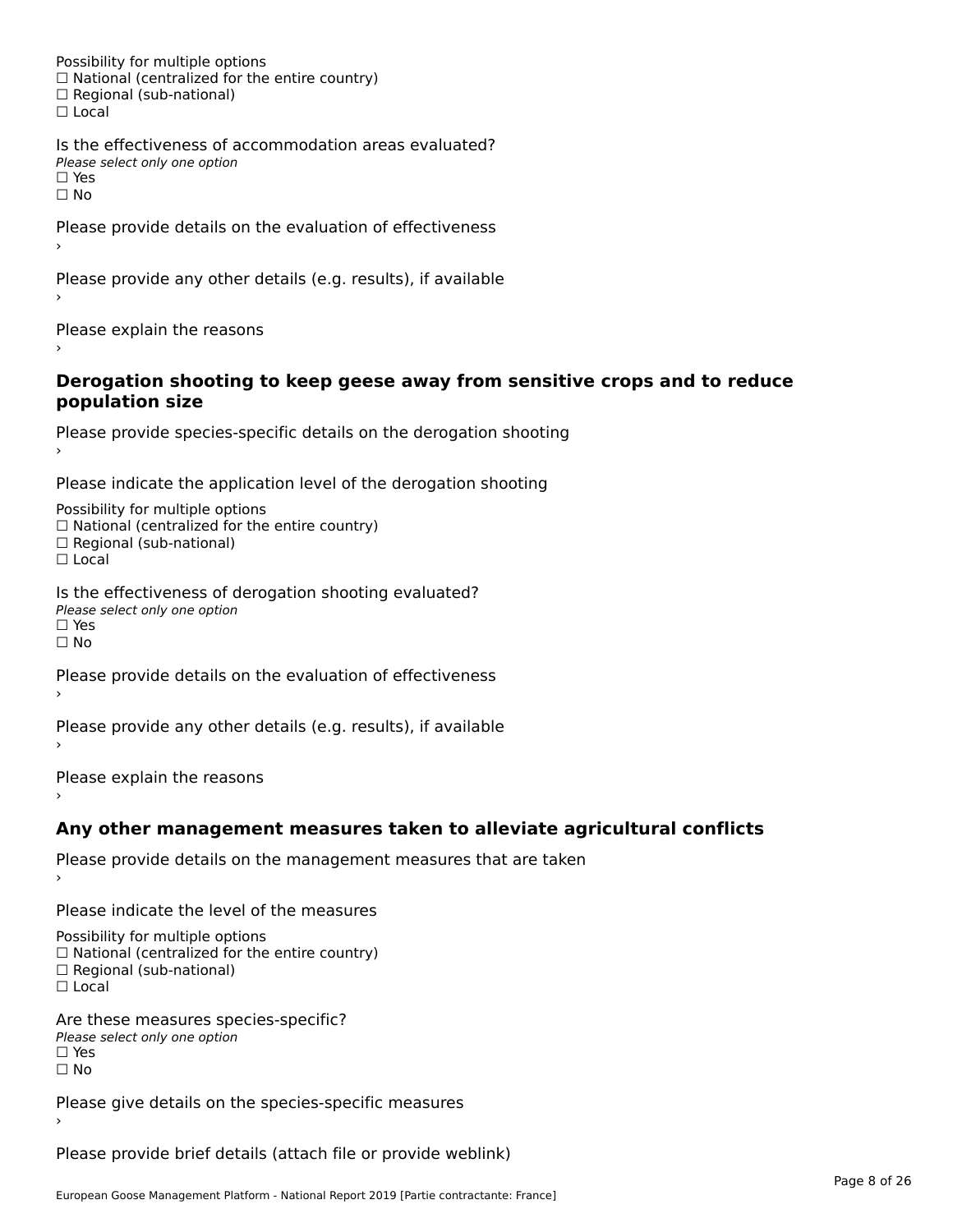›

Please explain the reasons›

Is the effectiveness of these measures evaluated? Please select only one option

☐ Yes

ים וכ∍<br>⊡ No

Please provide details on the evaluation of effectiveness

Please provide any other details (e.g. results), if available

Please explain the reasons

II.3. **NEW QUESTION:** Has your country developed new or adjusted existing legislation to facilitate the

(TBG ISSMP; PfG ISSMP)

Please select only one option ☐ Yes

☐ The legislation has been reviewed and no need to adjust existing or develop new legislation has been identified ☑ No, but the development of new or adjustment of existing legislation is currently under political discussion

⊠ No, but the development of new or adjustment of existing legislation is currently under political discussion<br>□ No, but the development of new or adjustment of existing legislation is currently under technical discussion

☐ The legislation has not been reviewed yet for any possible need of adjustment or development of new legislation ☐ Other

Please provide details on the new legislation or the adjustments to existing legislation and the issues addressed

Please attach the legislation

Please indicate if you have used the Guidance on Implementation of AHM through Domestic Legal Regulations (adopted at EGM IWG3)Please select only one option ☐ Yes

☐ No

Please explain what other guidance has been used instead

Please provide details›

Is there an anticipated date to conclude considerations related to development or adjustment of legislation related to AHM within your country

› Several provisions on adaptive harvest management are included in the Bill "establishing the AFB-ONCFS,

modifying the missions of Hunters' federations and reinforcing the environment police".

modifying the missions of funters Tederations and reinforcing the environment police.<br>This bill has been adopted by the National Assembly and should be soon examined by the Sénat.

The law will hopefully enter into force before this summer.

Is there an anticipated date to conclude considerations related to development or adjustment of legislation is there are anticipated date to control<br>related to AHM within your country

Please explain the reasons

Please specify›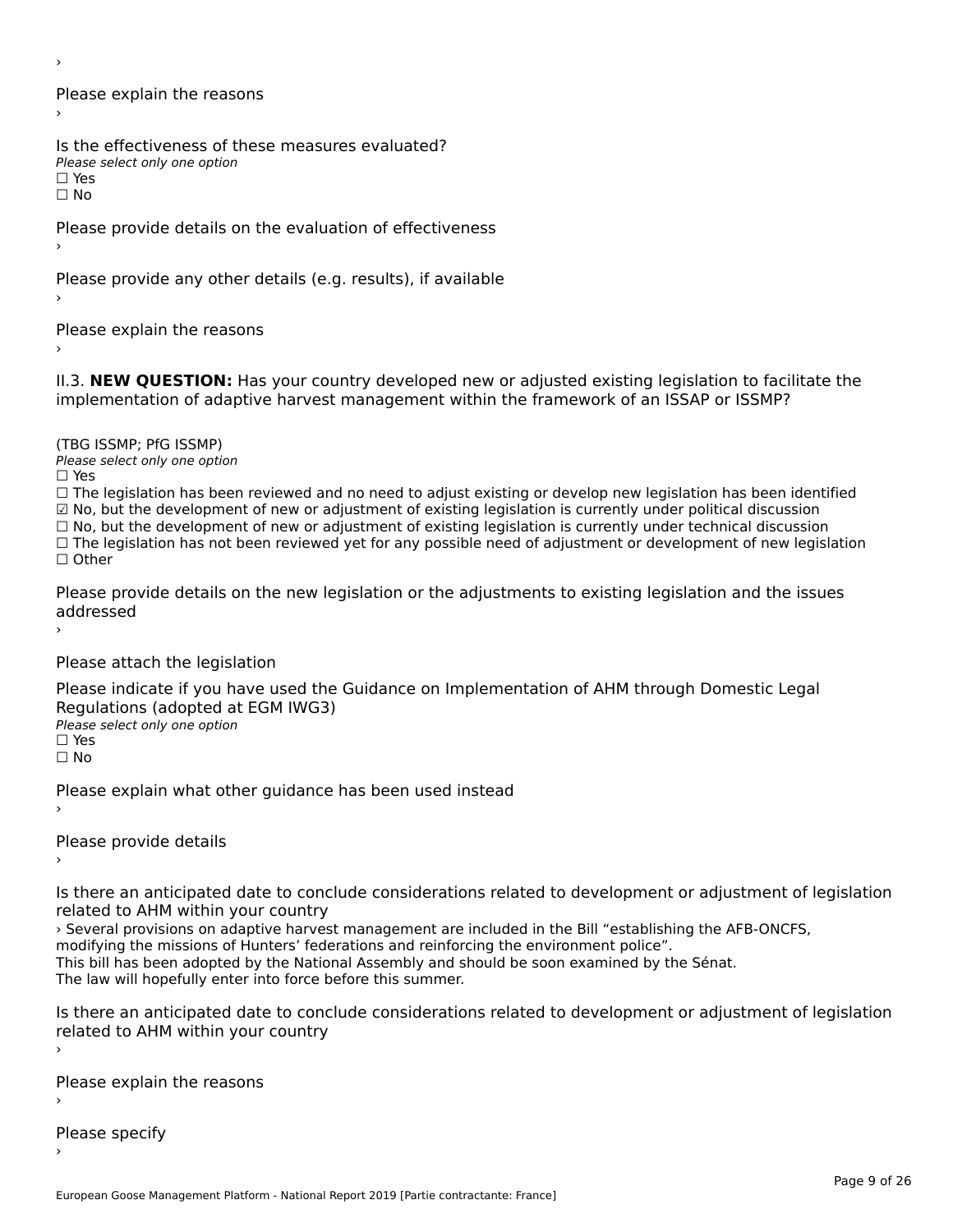# **III. Pink-footed Goose International Species Management Plan (PFG**III. FIIIN-IUULEU GUUSE IIILEI II**atiunai Species Management Fian (FTG**<br>ISMD)

### **Praticipating Range States: Belgium, Denmark, the Netherlands, Norway**

## **General Implementation**

III.1. Does your country have a national (centralized for the entire country), regional (sub-national) or local

(PfG ISMP, p. 29; Objective II+IV/6) Please select only one option *riease select only one option*<br>□ Yes, adopted and being implemented  $\Box$  res, adopted and being implemented<br> $\Box$  Yes, adopted but not being implemented  $\Box$  A plan(s) is/are being developed ☐ No

Please indicate the level of the plan

Possibility for multiple options rossibility for multiple options<br>□ National (centralized for the entire country) □ National (centralized io<br>□ Regional (sub-national) ☐ Local

#### **National management plan**

Please indicate the date of adoption

 **National** Management Plan

›

Please indicate by whom the plan was adopted

**National** Management Plan ›

Please provide details about the implementing agency

**National** Management Plan ›

Please provide a reference to the plan

**National** Management Plan ›

Please provide a main contact

**National** Management Plan ›

Does the management plan/s promote recreational uses such as tourism and hunting?

(PfG ISMP, p. 33, Objective II+IV/6) Please select only one optionPlease select only one option  $\square$  Yes ☐ No

Please provide more details on the activities

Please indicate the economic, cultural and other value of the recreational activities at national level

Please explain the reasons

### **Regional management plan**

In case of various management plans, please upload a document or table listing all the management plans,in case or various management plans, please uploa<br>in the direct below the its required in the sections below including the details required in the sections below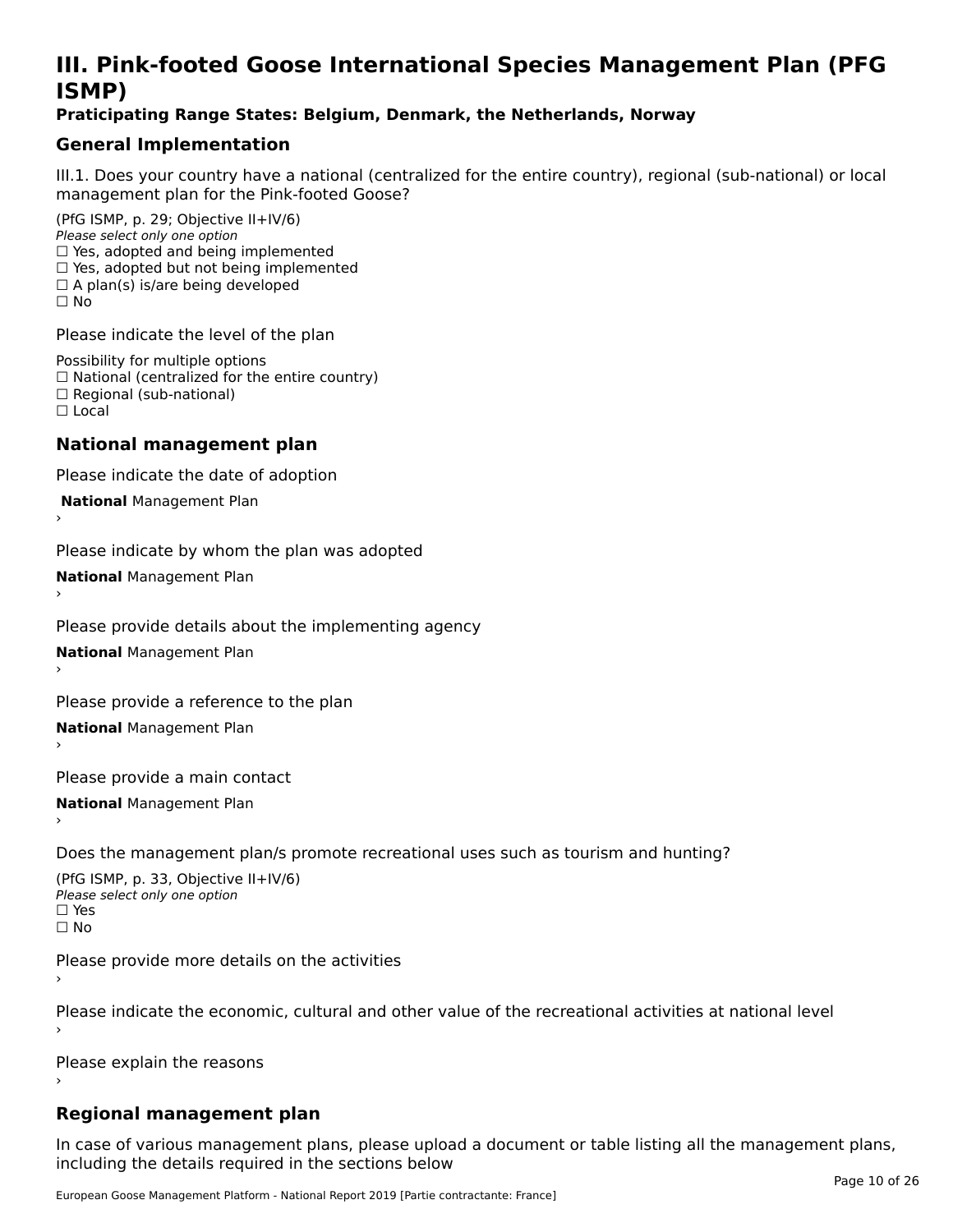Please indicate the region the plan encompasses **Regional** Management Plan

Please indicate the date of adoption **Regional** Management Plan ›

Please indicate by whom the plan was adopted

**Regional** Management Plan

›

Please provide details about the implementing agency

**Regional** Management Plan

Please provide a reference to the plan

**Regional** Management Plan

Please provide a main contact

**Regional** Management Plan

Does the management plan promote recreational uses such as tourism and hunting?

(PfG ISMP, p. 33,Objective II+IV/6) ∩∩ וויוכו פון<br>Please select only one option<br>□ Yes □ Yes<br>□ No

Please provide more details on the activities

Please indicate the economic, cultural and other value of the recreational activities at regional level

Please explain the reasons ›

## **Local management plan**

In case of various management plans, please upload a document or table listing all the management plans, In case of various management plans, please uploa<br>including the details required in the sections below

Please indicate the area the plan encompasses

**Local** Management Plan

Please indicate the date of adoption

**Local** Management Plan›

Please indicate by whom the plan was adopted

**Local** Management Plan

Please provide details about the implementing agency

**Local** Management Plan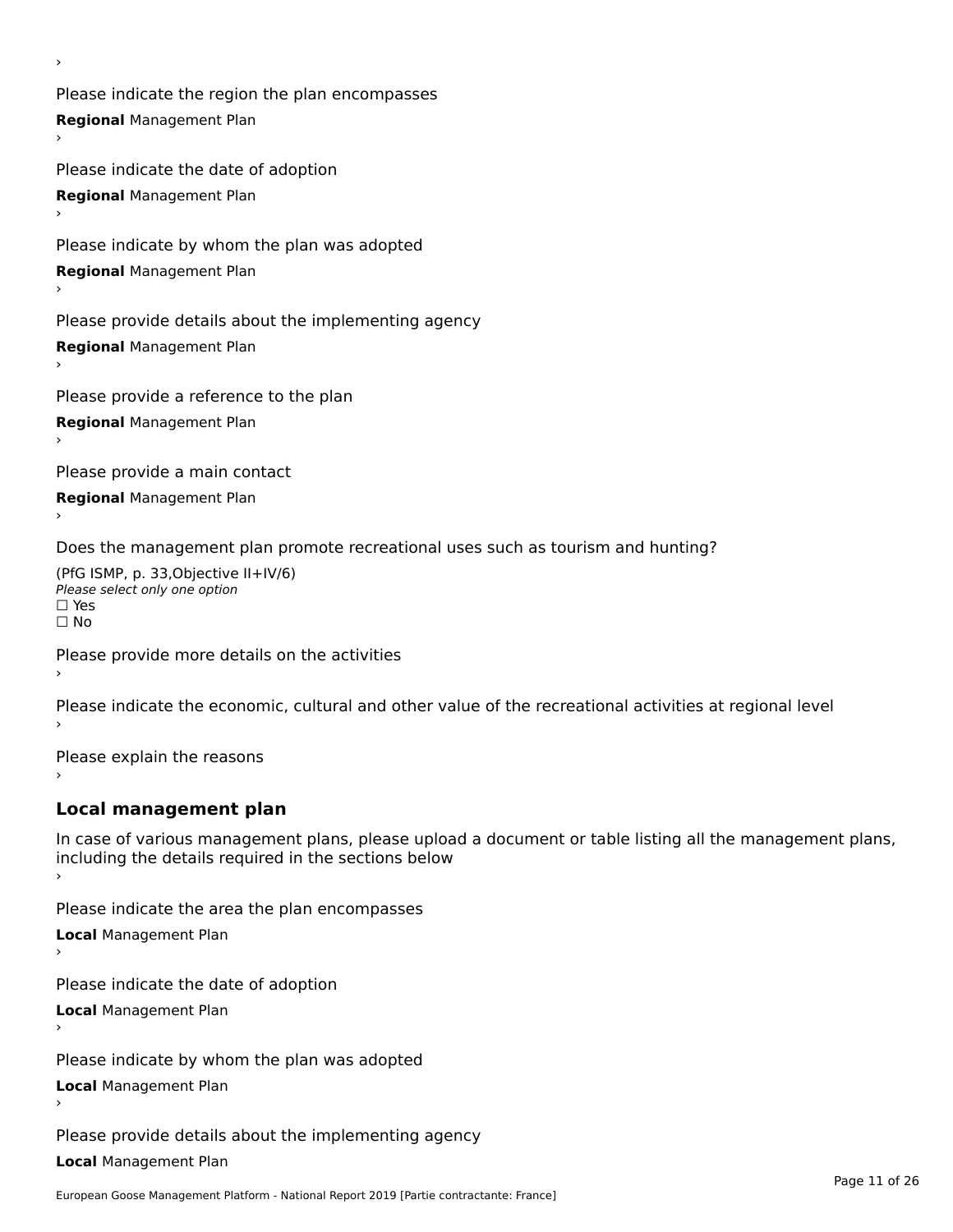Please provide a reference to the plan **Local** Management Plan

Please provide a main contact

**Local** Management Plan

›

Does the management plan promote recreational uses such as tourism and hunting?

(PfG ISMP, p. 33, Objective II+IV/6) Please select only one option☐ Yes☐ No

Please provide more details on the activities

Please indicate the economic, cultural and other value of the recreational activities at local level

Please explain the reasons ›

Please indicate the level of the plan ∩ease marcate the lever of the plan<br>□ National (centralized for the entire country) □ National (centralized io<br>□ Regional (sub-national) ☐ Local

#### **National management plan**

Please indicate the date of adoption National management plan

Please indicate by whom the plan was adopted National management plan ›

Please provide details about the implementing agency

National management plan

Please provide a reference to the plan

National management plan

Please provide a main contact

National management plan

# **Regional management plan**

Please indicate the region the plan encompasses Regional management plan

Please indicate the date of adoption

Regional management plan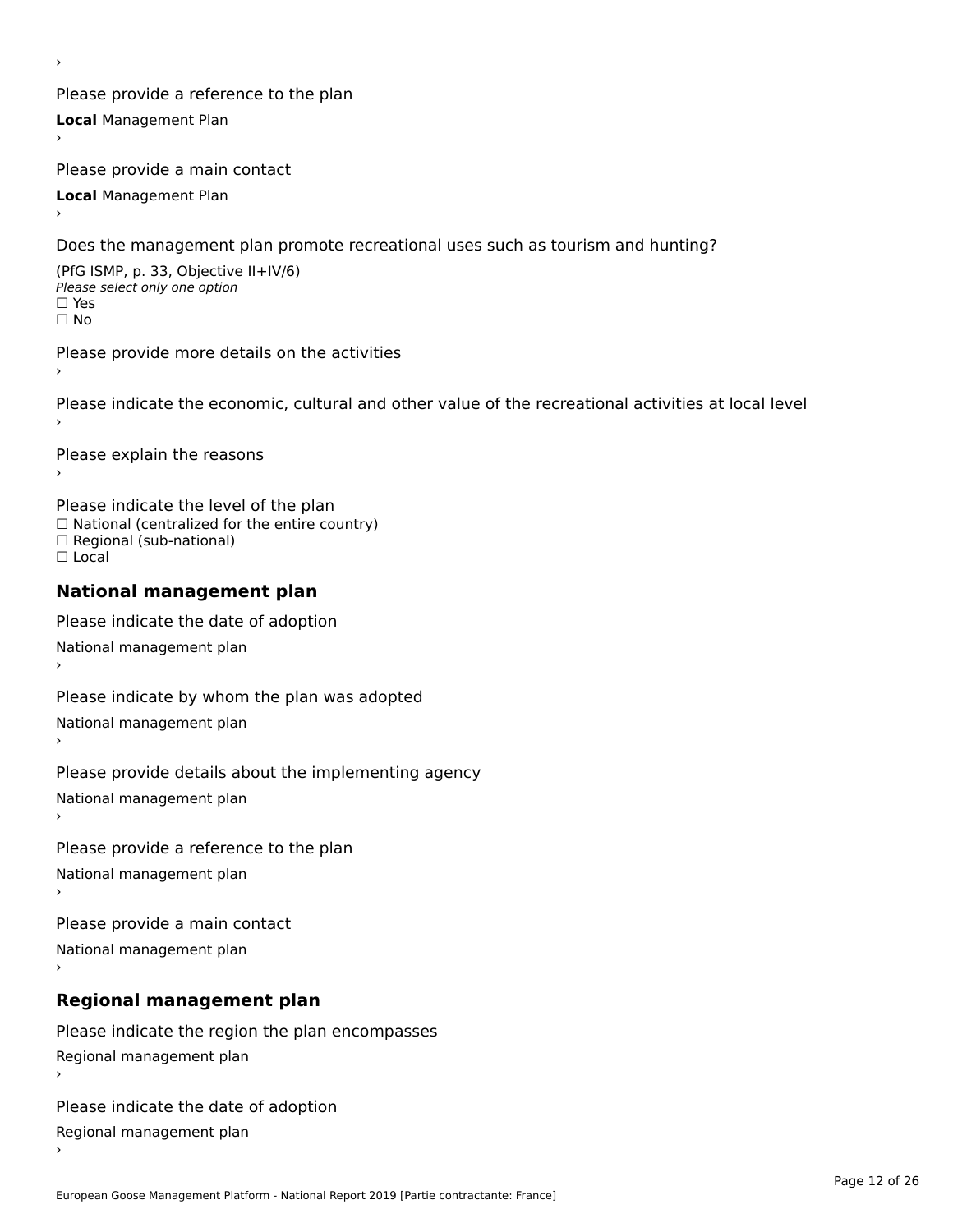```
Please indicate by whom the plan was adopted Regional management plan
Please provide details about the implementing agency Regional management plan
Please provide a reference to the plan Regional management plan
Please provide a main contact Regional management plan
Local management plan
Please indicate the area the plan encompasses Local management plan›Please indicate the date of adoption Local management plan١,
Please indicate by whom the plan was adopted Local management plan›Please provide details about the implementing agency Local management plan١,
Please provide a reference to the plan Local management plan›Please provide a main contact Local management plan١,
In case of various management plans, please upload a document or table listing all the management plans,in case or various management plans, please upload
including the details required in the sections above
Are the management plan/s promoting recreational uses such as tourism and hunting?
```

```
(PfG ISMP, p. 33, Objective II+IV/6)
Please select only one option☐ Yes☐ No
```
Please provide more details on the planned activities

Please explain the reasons›

Please indicate why the plan is not being implemented›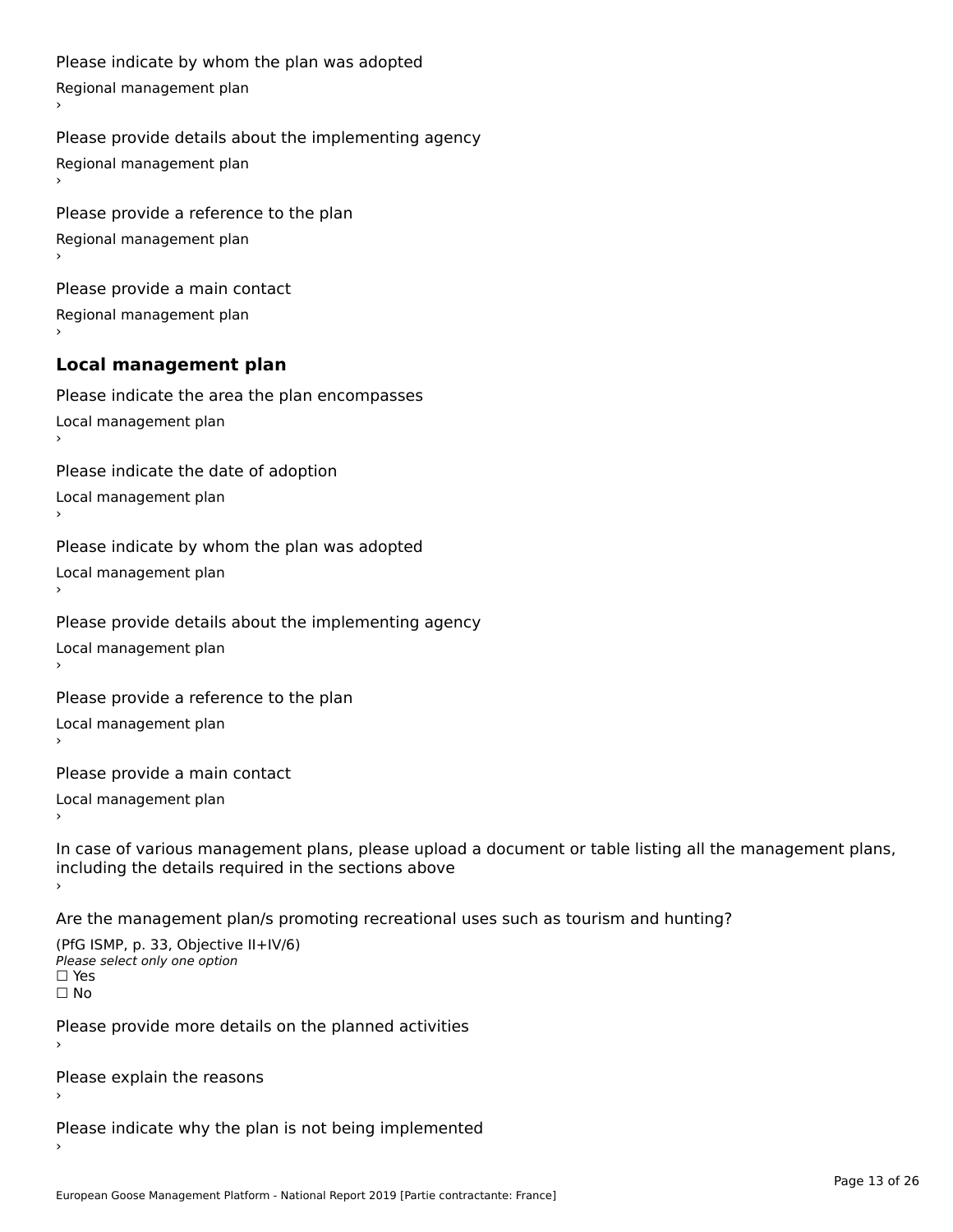Please indicate the timeline for the finalization of the plan

Please indicate when it is expected to be adopted

Please indicate the level of the plan(s) (National, regional, local)

Please explain the reasons

Field for additional information on management plan/s (optional)

III.2. Has your country established a working group to support the implementation of the PfG ISMP?

(PfG ISMP, p. 29, Objective I+II+II+IV/1)Please select only one option □ Yes, a working group has been established □ Tes, a working group has been established<br>□ The establishment of a working group is under consideration

Please indicate the type of working group that has been established

Possibility for multiple options ™assibility for multiple options<br>□ National (centralized for the entire country) □ National (centralized io<br>□ Regional (sub-national)  $\Box$  Local

#### **National working group**

›

Please indicate the date of establishment

Please list the working group members and coordinator ›

Please provide details about the functions of the working group ›

Please provide a main contact ›

**Regional working group**

In case of multiple regional working groups, please upload a document or table listing all the working In case of multiple regional working groups, please upload a<br>groups, including the details required in the sections below

Please indicate the region the working group services ›

Please indicate the date of establishment ›

Please list the working group members and coordinator ›

Please provide details about the functions of the working group ›

Please provide a main contact ›

### **Local working group**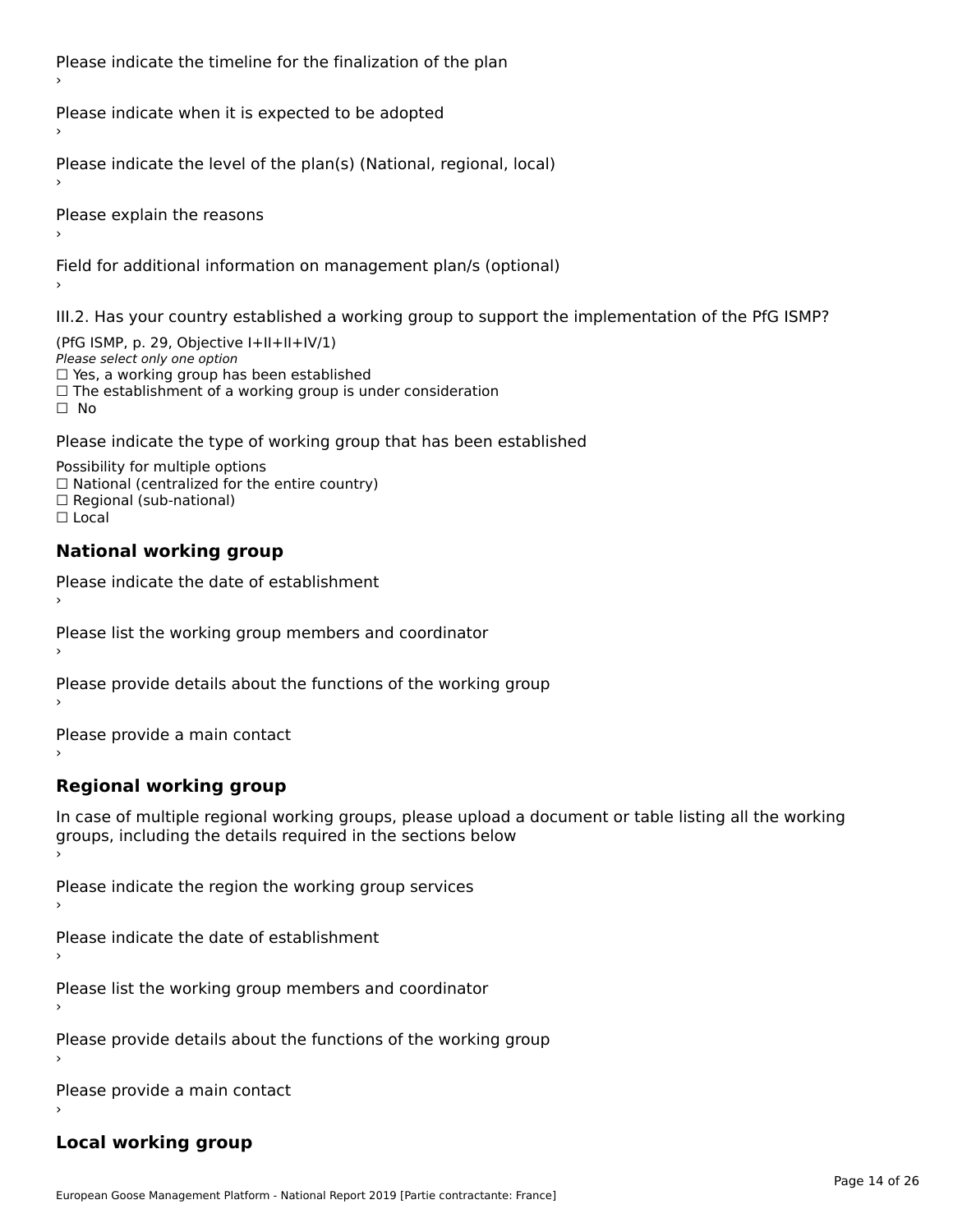In case of multiple local working groups, please upload a document or table listing all the working groups, in case of multiple local working groups, please up ›

Please indicate the area the working group services ›

Please indicate the date of establishment ›

Please list the working group members and coordinator

›

Please provide details about the functions of the working group ›

Please provide a main contact ›

Please indicate by when a decision on the establishment will be taken

Please indicate which existing structure or capacity is responsible for the implementation of the PfG ISMP instead ›

Field for additional information on working group (optional)

### **Objective I. Maintain a sustainable and stable Pink-footed Goose population and its range**range

III.3. Have key sites for the Pink-footed Goose been identified in your country?

(PfG ISMP, p. 32, Objective I/4)Please select only one option ☐ Yes☐ No

Please upload an Excel table and include specific information for each site on the following items

- $1 \quad \alpha$
- 2 Site
- 2 Site<br>3 Size (ha)

د حدد una<br>4 Location (decimal geographic coordinates; and separately upload a map indicating roost and main foraging areas 4 Location<br>if possible)

- 5 Main habitat types
- 6 Has this site been afforded appropriate designation status at international levels (e.g. Ramsar site, SPA, etc.)? 6. Bestweetter status
- 6a Designation status<br>6b Date of designation
- 
- 6c Any other relevant information
- 7 Has this site been afforded appropriate protected area status at national levels? 7a Designation status
- 7a Designation status<br>7b Date of designation
- 
- 7c Any other relevant information
- 8 Does a management plan exist that address the conservation requirements of pink-footed geese?
- 8a Provide brief details e.g. about the hunting regulations and other management regimes ›

Please explain the reasons

III.4. Are measures being taken to restore and/or rehabilitate Pink-footed Geese roosting and/or feeding habitats?

 $(PCI GMP, p. 33, Qb)$  is the I+II/7) Possibility for multiple optionsPossibility for multiple options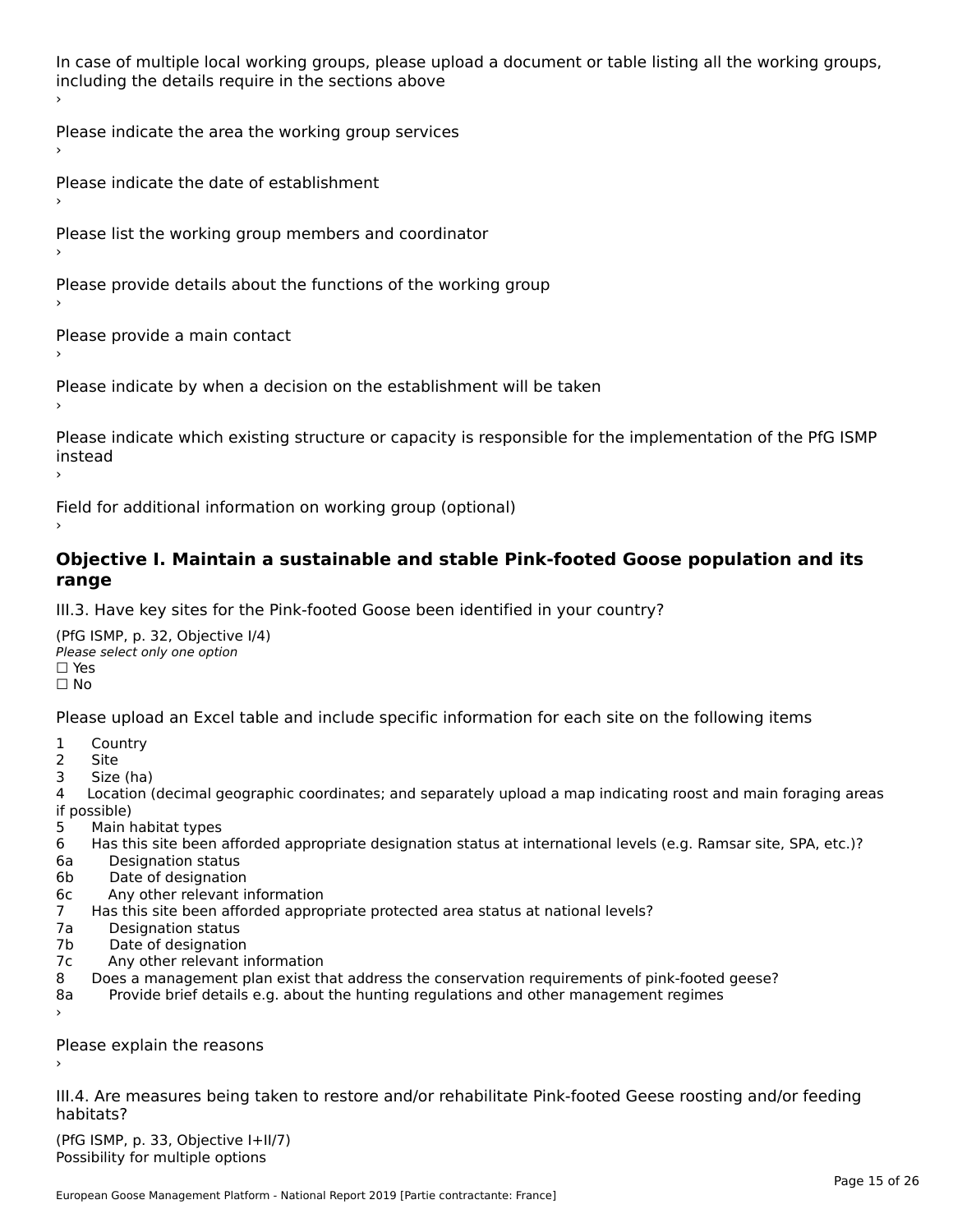☐ In staging areas □ in staging areas<br>□ In the wintering areas ☐ Not relevant

# **In the staging areas**

```
Please provide brief details, listing sites and measures ›
```
#### **In the wintering areas**

Please provide brief details, listing sites and measures ›

Please explain the reasons

III.5. Has a programme for prevention of Pink-footed Goose breeding on mainland been developed and implemented in your country?

(PfG ISMP, p. 31, Objective I+II+II/2)

**[only for Norway]**

Please select only one option riease select only one option<br>□ Yes, the programme is being implemented

 $\Box$  ies, the programme is being implemented to date  $\Box$  Yes, but the programme is not being implemented to date

 $\Box$  No, but a programme is under development

Please provide information on measures taken to date

Please provide results, if available

Please provide brief details on the measures and timeline of the programme

Please explain why it has not been implemented

Please provide brief details and expected date of enacting it

Please provide details on any other relevant activities undertaken, if any›

**Keep agricultural conflicts to an acceptable level**

III.6. Are agricultural conflicts related to Pink-footed Geese (e.g. crop damage) currently at an acceptable

```
(PfG ISMP, p. 33, Objective II (4+5))
Please select only one option
☐ Yes☐ No
```
Please indicate how these conflicts are being addressed

Please indicate how these conflicts are being addressed›

Please provide further details, as necessary ›

# **Objective III. Avoid increase in tundra vegetation degradation on the breeding range**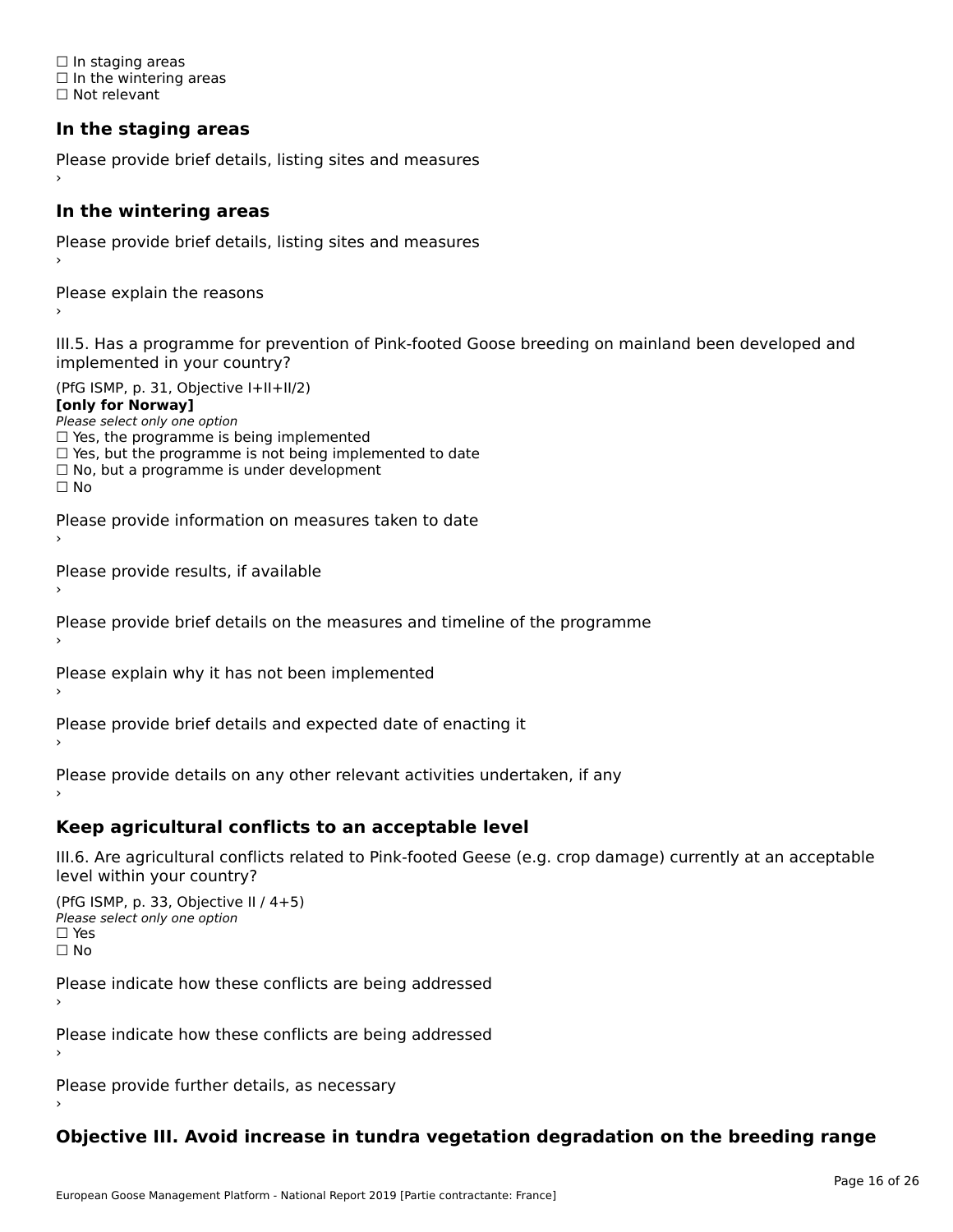III.7. Is the extent of arctic tundra degradation on Svalbard caused by the Pink-footed Goose monitored?

(PfG ISMP, p. 33-34, Objective III /8) **[only for Norway] Please select only one option** □ Yes<br>□ No

Please provide details on the type of monitoring activities (who is conducting them and how they are riease prov ›

Is there an increase in the level of degradation of the arctic tundra? □ CitCre dir increduce in c<br>Please select only one option □ Yes<br>□ No

Please provide any results or evidence

Please provide any results or evidence

Please explain the reasons›

## **Objective IV. Allow for recreational use that does not jeopardize the population**

III.8. Does your country promote and/or implement (in the past three years) any national or regional (sub $m.6.198$  your country promove and/or miplement (in the past time years) any national or

(PfG ISMP, p. 31, Objective VI/3) **[only Norway and Denmark]** Possibility for multiple options ☐ Wise use hunting practices  $\Box$  wise use numing practices<br> $\Box$  Best practices to reduce crippling rates □ Best practices to reduce crippinig rates<br>□ Self-organization and coordination of local hunting □ Sen-organization and coordination or local nunting<br>□ No campaigns, programmes or activities have been implemented

# **Wise use hunting practices**

Please provide brief details (attach files or provide web links, if available) ›

## **Best practices to reduce crippling rates**

Please provide brief details (attach files or provide web links, if available)

## **Self-organization and coordination of local hunting**

Please provide brief details (attach files or provide web links, if available)

Please explain the reasons

### **Optionally, please provide any other information related to the implementation of the PfG ISMP**

Please provide further information here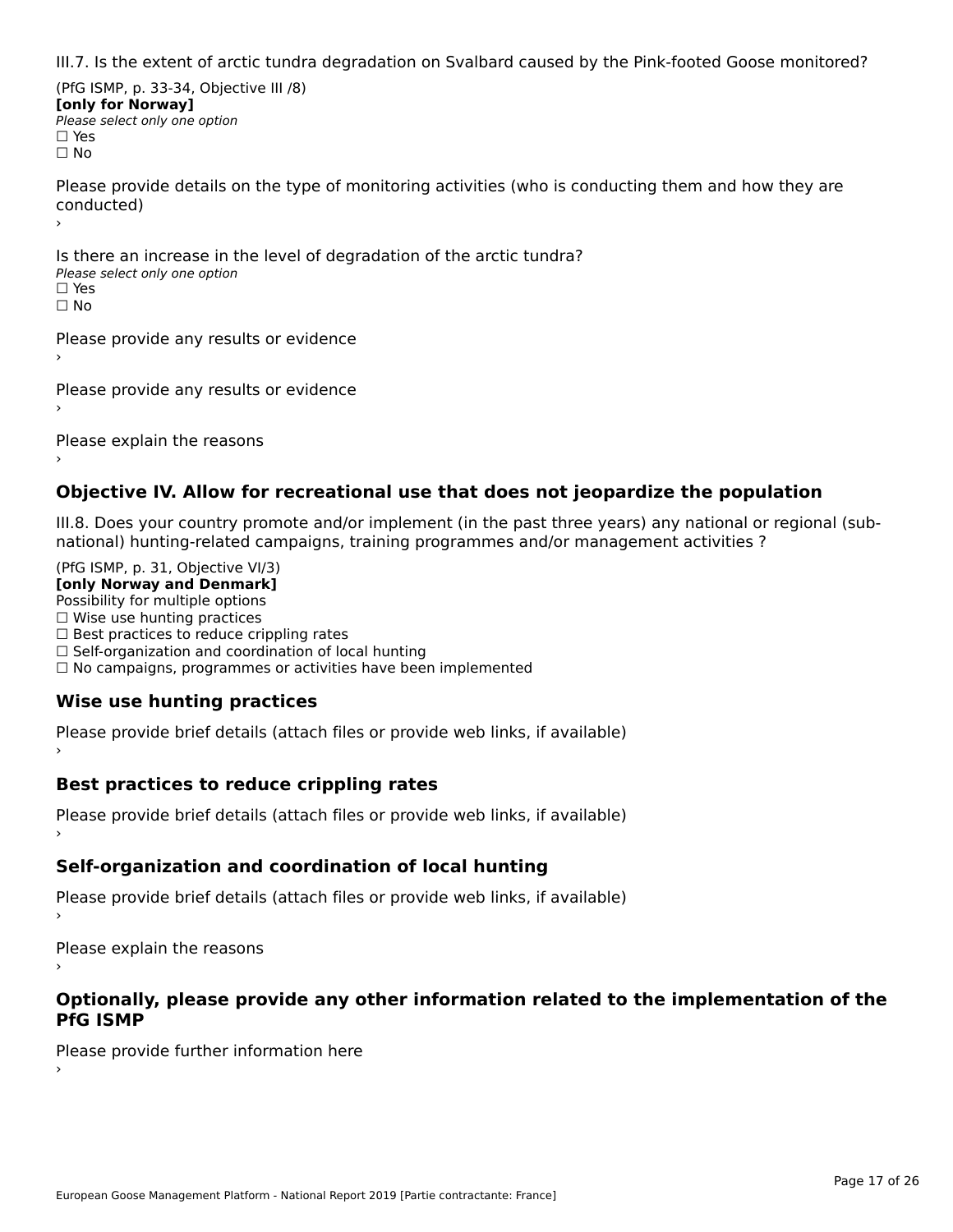#### **IV. Sub-section A: Taiga Bean Goose International Single Species Action Plan (TBG ISSAP) - Eastern 1 Management UnitAction Plan (TBG ISSAP) - Eastern 1 Management Unit**

Participating Range States**: Belarus, Estonia, Germany, Latvia, Ukraine** 

### **Objective 1. Increase survival rate of adults**

## **Result 1.1 Legal harvest does not jeopardize an increase of adult survival rates**

IV.1. Has your country developed and adopted legislation for the closure of hunting of TBG to allow for TBG IV.1. Thas your country developed and add<br>to pass before goose hunting is opened?

(activity 1.1.1.1 Workplan for the implementation of non-AHM related actions (2018-2020) agreed at the 3rd EGM IWG meeting in Leeuwarden, the Netherlands in June 2018) **[all Participating Range States]**

#### [all Participating Range States]

Please select only one option ☐ Yes, developed and adopted

☐ Yes, developed but not adopted

 $\Box$  ies, developed but not adopted

Please describe what legislation has been developed

Please indicate when it was adopted

Please indicate how the legislation is enforced

Please describe what legislation has been developed

Please indicate the timeframe when the legislation is expected to be adopted

Please explain the reasons

### **IV.2. Please indicate how you are improving the knowledge of the occurrence of TBG on sub-species level in your country**on sub-species level in your country

on sub-species fever in your country<br>(activity 1.1.1.2 Workplan for the implementation of non-AHM related actions (2018-2020) agreed at the **Brd EGM IWG meeting in Leeuwarden, the Netherlands in June 2018)** 

#### [all Participating Range States]

IV.2.1. Ensuring national monitoring at all known key sites <del>■ Western Chroning</del> Hational<br>Please select only one option  $\square$  Yes ☐ No

Please describe the activities undertaken

Please list the key sites where monitoring activities are being undertaken

Please provide relevant documents or weblinks

Please explain the reasons

›

IV.2.2. Providing identification training to people carrying out the monitoring activities <del>■ Western Fortung</del> Recrement<br>Please select only one option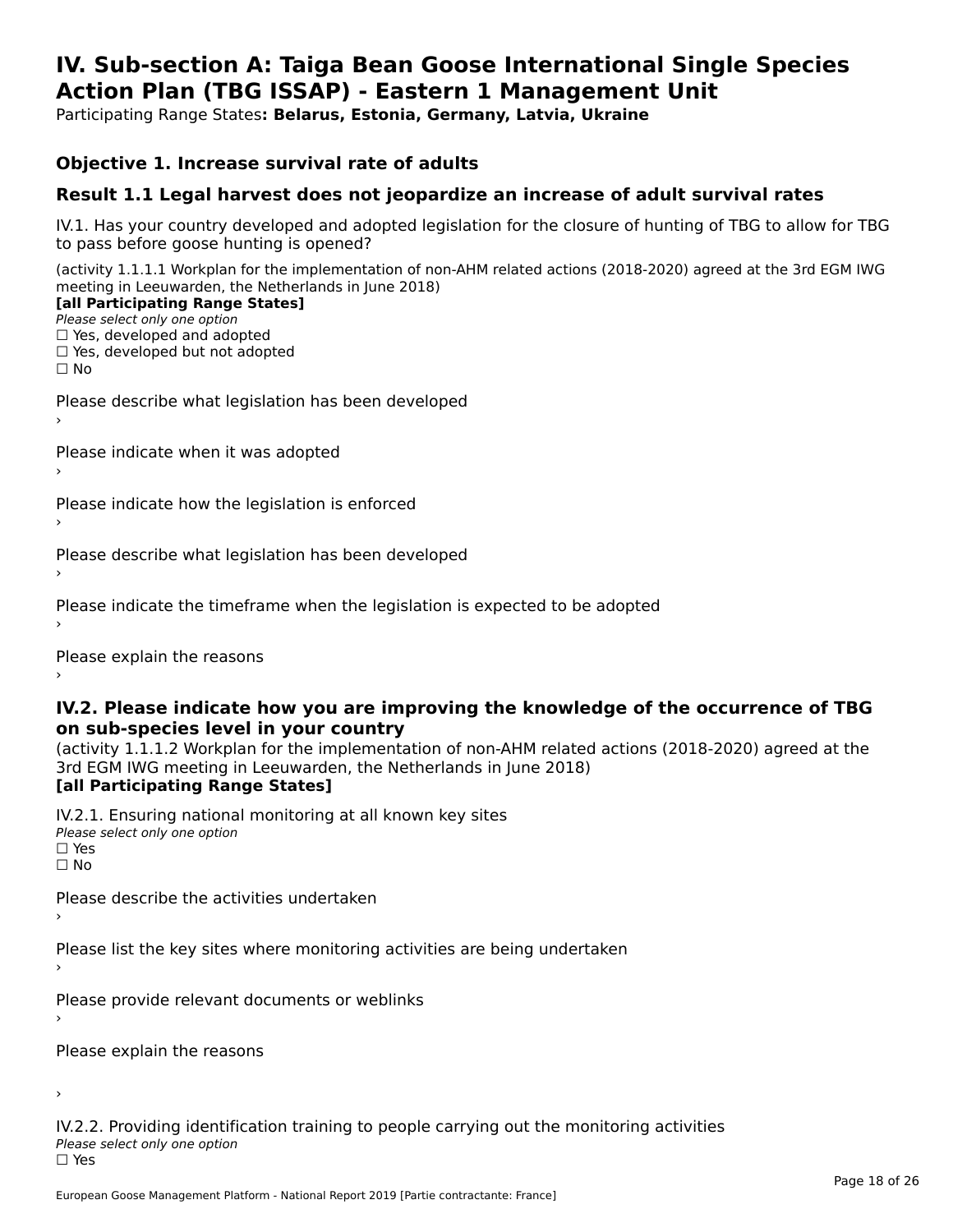```
☐ No
```

```
Please describe the activities undertaken›Please provide relevant identification materials or weblinks, if available
Please explain the reasons
IV.2.3. Providing equipment to people carrying out the monitoring activities
Please select only one option
☐ Yes□ Yes<br>□ No
Please describe the activities undertaken›Please provide relevant documents or weblinks
Please explain the reasons
IV.2.4. Carrying out a satellite/GPS tagging project on TBG in the wintering/staging areas
<del>∩</del><br>Please select only one option
□ Yes<br>□ No
Please describe the activities undertaken›Please provide relevant documents or weblinks
Please explain the reasons
IV.2.5. Any other relevant activities
Please select only one option
☐ Yes□ Yes<br>□ No
Please describe the activities undertaken›Please provide relevant documents or weblinks
Result 1.2 Illegal harvest is reduced to non-significant levels
```
IV.3. Does your country implement an awareness-raising campaign for hunters to complement necessary rv.5. Does your courr<br>legislation changes?

(activity 1.2.2.1 Workplan for the implementation of non-AHM related actions (2018-2020) agreed at the 3rd EGM IWG meeting in Leeuwarden, the Netherlands in June 2018)

### **[Only for Belarus and Ukraine]**

Please select only one option

riease select only one option<br>□ Yes, an awareness-raising campaign is being implemented<br>□ Yes, an awareness-raising campaign is under development

□ No, but an awareness-raising campaign is under development<br>□ N。

Please indicate who is involved in the implementation (e.g. national NGOs, research institutes, etc.)

Please provide brief details about the activities that are being implemented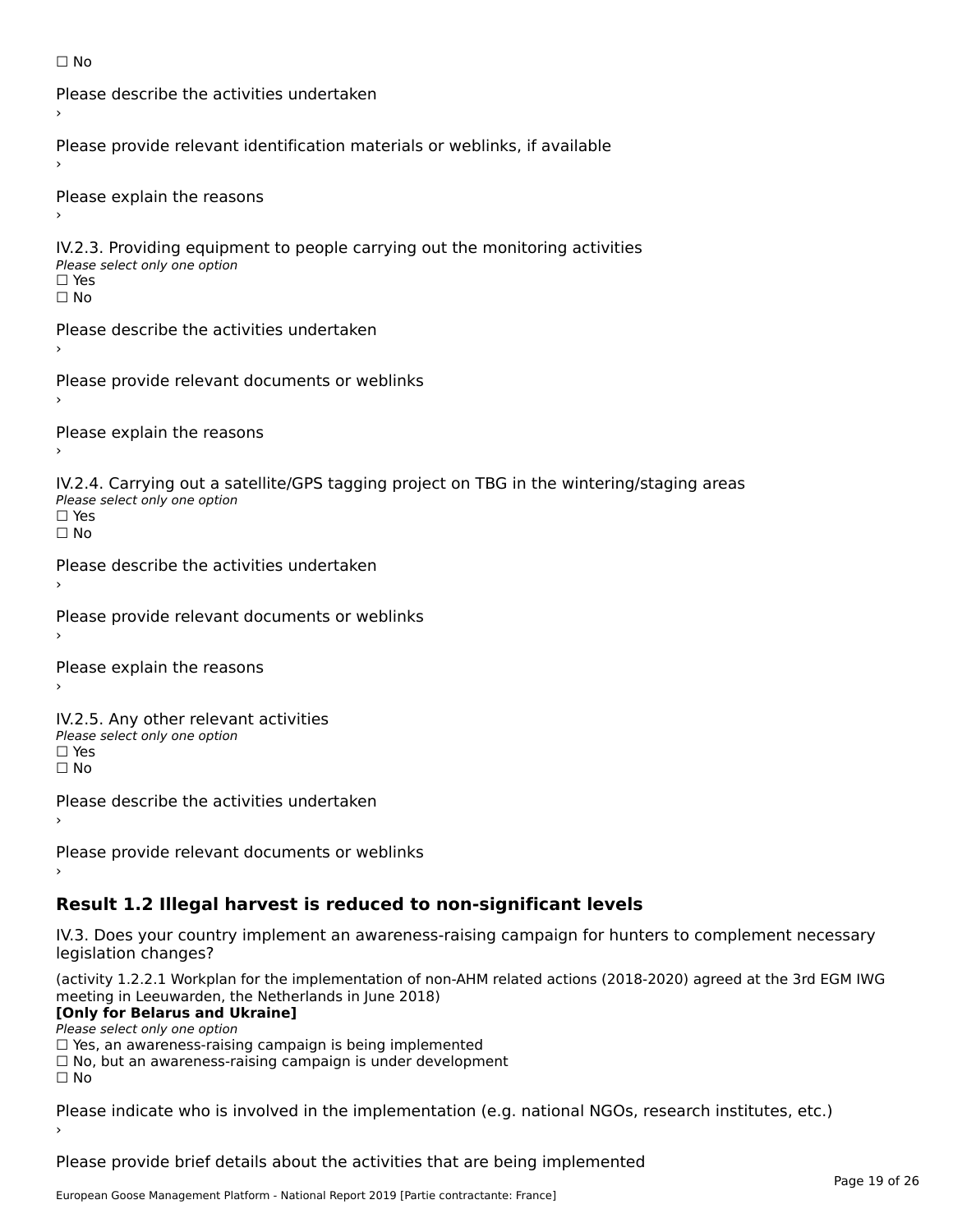Please provide a weblink or upload more information on the campaign Does the campaign include guidance on identification of grey geese? Please select only one option<br>□ Yes □ Yes<br>□ No Please upload identification guides and provide weblinks Please provide further information, if available Please explain the reasons Please indicate who is in charge of developing the campaigns Please provide information on when the development is expected to be finalized Please indicate when the implementation of the campaign is envisaged to start Please provide reasons why an awareness-raising campaign is not in place IV.4. Has special publication on the occurrence of the Taiga Bean Goose been produced and disseminated? (activity 1.2.2.2 Workplan for the implementation of non-AHM related actions (2018-2020) agreed at the 3rd EGM IWG **[Only for Ukraine] □ Yes produced and disseminated**<br>Please select only one option  $\Box$  ies produced and disseminated  $\Box$  ies, currently being produced Please provide details on dissemination, upload publication or provide weblink Please provide details on the timeframe Please indicate who is in charge of producing the publication Please provide details on the dissemination plans Please explain the reasons **Other objectives and results as decided by the EGM IWG Reducing Taiga Bean Goose crippling** IV.5. Have you undertaken any activities to reduce TBG crippling rates? (activity agreed at the 1st EGM IWG meeting in Kristianstad, Sweden in December 2016)

#### **[all Participating Range States]**[all Participating Range States]

- **Law Tarticipating Range**<br>Please select only one option
- □ Yes<br>□ No

›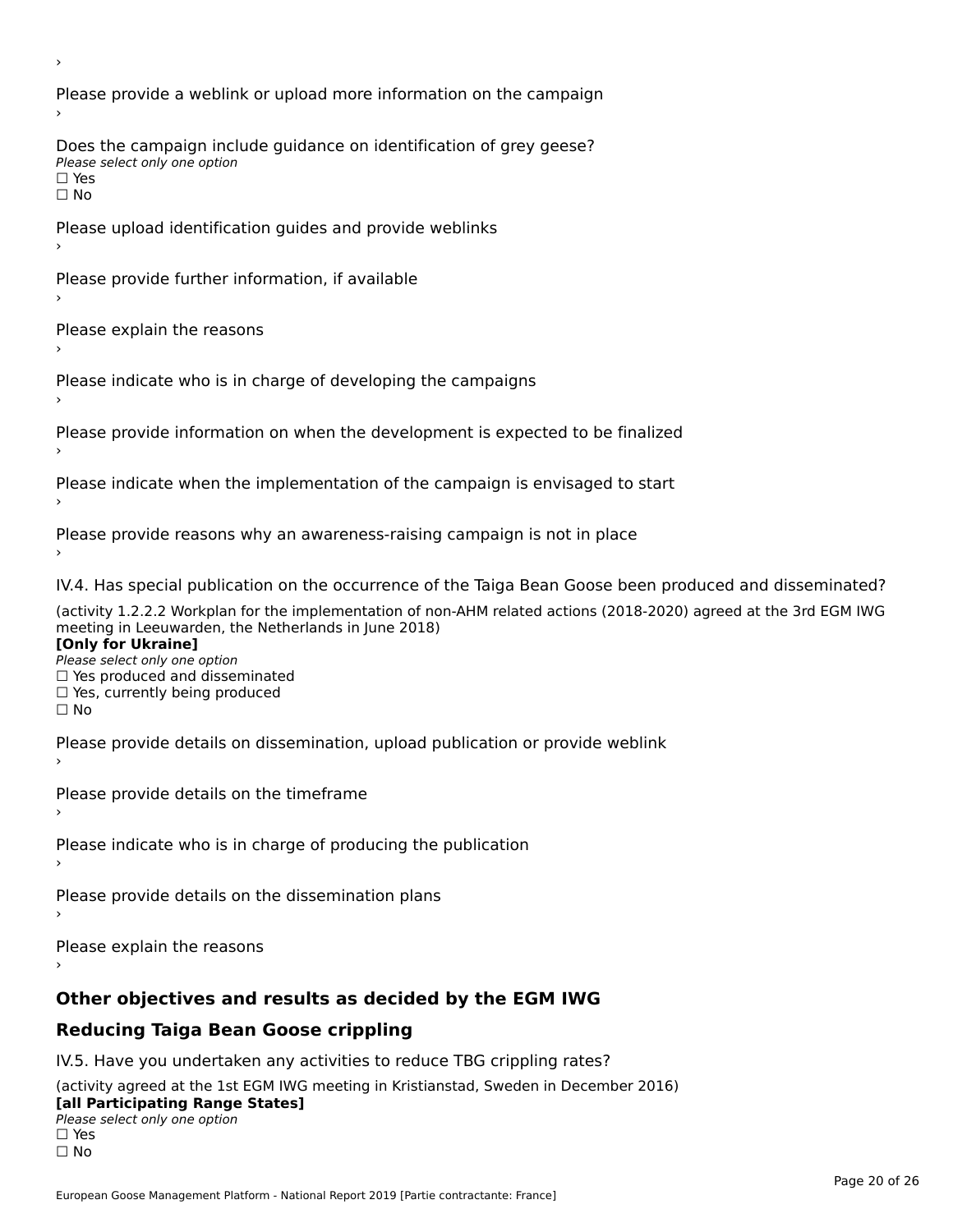☐ Not applicable

```
Please provide details on the activities
```
Please explain the reasons

Please explain the reasons

## **Raising identification skills and awareness amongst hunters**

IV.6. Have training programmes to develop identification skills amongst hunters been organized by national rv.o. riave training pro<br>hunting associations?

(activity agreed at the 1st EGM IWG meeting in Kristianstad, Sweden in December 2016) **[all Participating Range States]**[all Participating Range States] **Lan Tarticipating Range**<br>Please select only one option ☐ Yes☐ No□ Not applicable

Please provide more information on the training programmes

Have the training programmes been developed in cooperation with BirdLife partners and other conservation NGOs?Please select only one option☐ Yes☐ No

```
Please provide a list of cooperating partners
```
Please provide more information of detailed activities with partners

Please upload any relevant materials

Please provide weblinks

Please explain the reasons

Please explain the reasons›

Please explain the reasons

### **Optionally, please provide any other information related to the implementation of the TBG ISSAP**

Please provide information here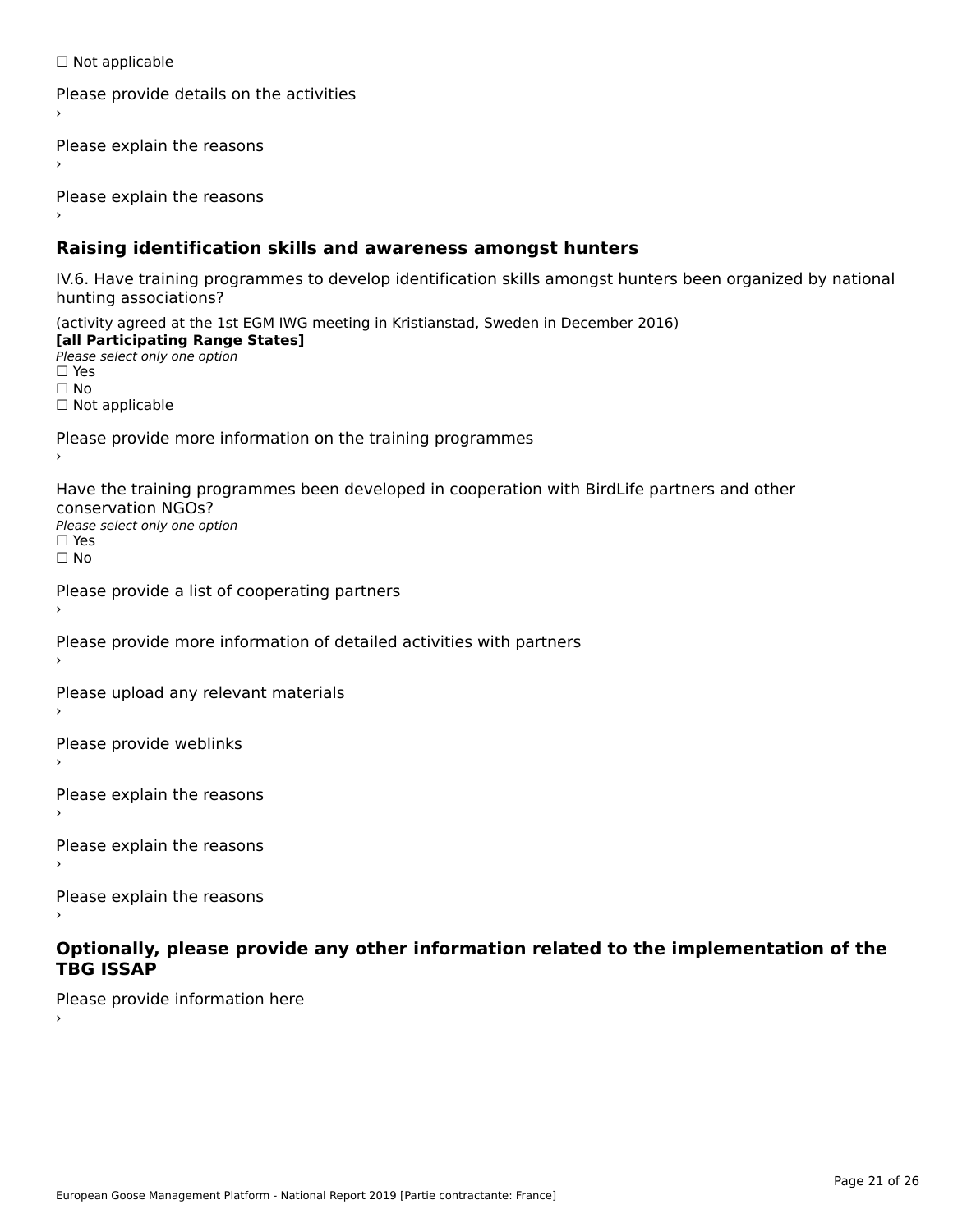# **V. Sub-section B: Taiga Bean Goose International Single SpeciesAction Plan (TBG ISSAP) - Western and Central Management Units**

Participating Range States: **Denmark**, **Finland**, **Norway, Sweden**, **UK**

# **Objective 1 Increase survival rate of adults**

## **Result 1.2 Illegal harvest is reduced to non-significant levels**

V.1. Is TBG shooting investigated in north-east Jutland and Zealand?

(activity 1.2.2.1 Workplan for the implementation of non-AHM related actions (2018-2020) agreed at the 3rd EGM IWG meeting in Leeuwarden, the Netherlands in June 2018) **[Only for Denmark] LOTTLY TOT DETITIONS**<br>Please select only one option

*riease*<br>□ Yes<br>□ No

Please indicate what activities have been undertaken›

Please provide results, relevant publications and weblinks ›

Please explain the reasons

### **Result 1.3: Impact of huntable native predators in breeding and moulting areas is reduced**

V.2. Are annual campaigns undertaken amongst hunters in the breeding areas to strengthen fox v.z. Are annual campaigns und<br>management in your country?

(activity 1.3.1.1 Biannual Taiga Bean Goose implementation plan agreed at the 1st EGM IWG meeting in Kristianstad, Sweden in December 2016)

**[Only for Finland]** Please select only one optionriease<br>□ Yes □ Yes<br>□ No

Please list the areas where the campaigns are being undertaken

Please list the hunting associations involved

Please provide any other relevant details and weblinks ›

Please explain the reasons›

V.3. Has fox management in northernmost Finland been further strengthened by the Finnish Wildlife v.5. Has fox management in northernmost F<br>Agency and the Forestry and Parks Service?

(activity 1.3.1.2 Biannual Taiga Bean Goose implementation plan agreed at the 1st EGM IWG meeting in Kristianstad, Sweden in December 2016) Sweden in December 2016)

[Only for Finland]

**Please select only one option** □ Yes<br>□ No

Please explain what activities have taken place

Please provide results, relevant publications and weblinks ›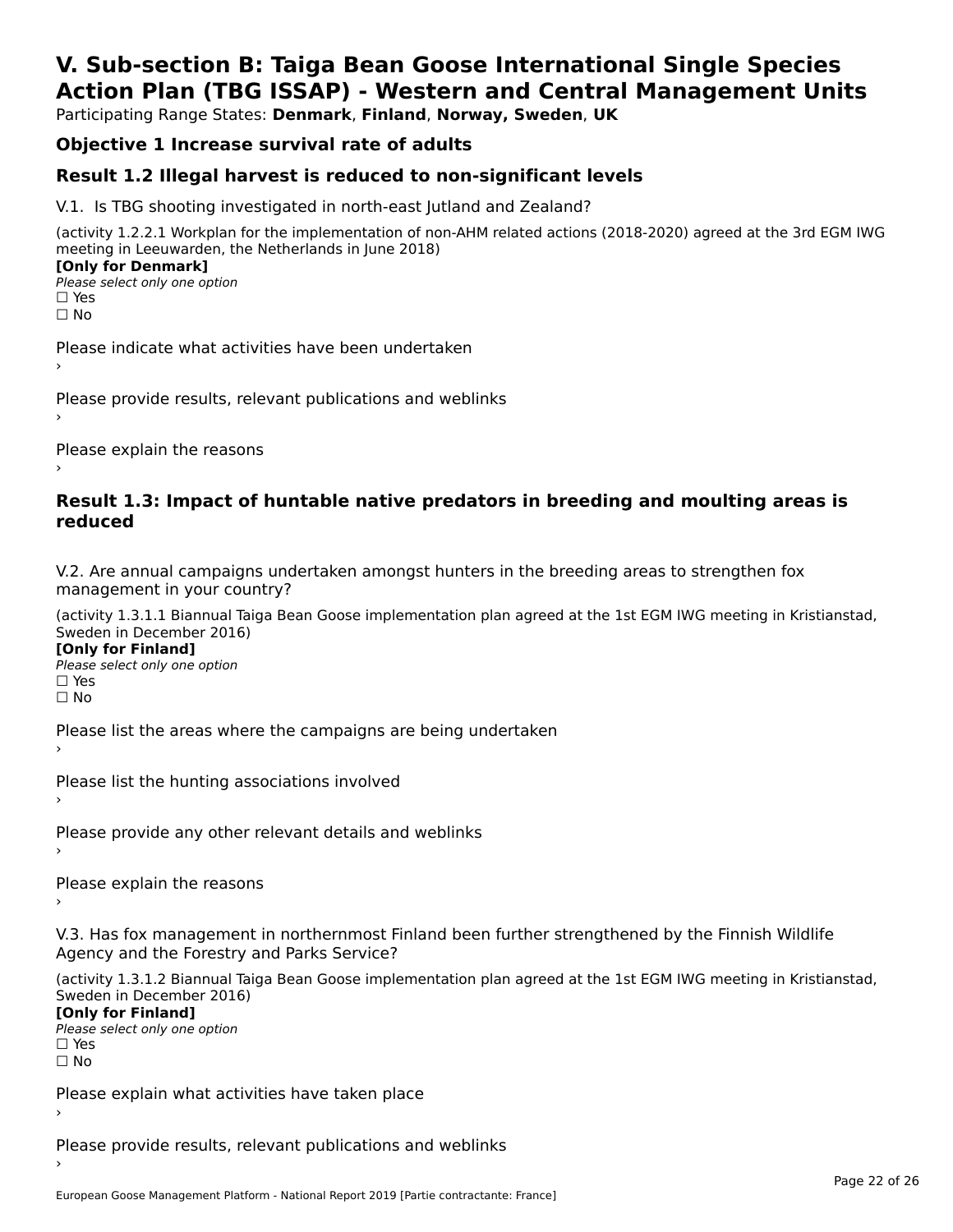# **Result 1.4: Impact of alien predators in breeding and moulting areas is reduced**

V.4. Does your country implement programmes for the eradication of the raccoon dog?

(activity 1.4.1.1 Workplan for the implementation of non-AHM related actions (2018-2020) agreed at the 3rd EGM IWG meeting in Leeuwarden, the Netherlands in June 2018) **[Only for Finland and Sweden]**

**Please select only one option** 

□ Yes<br>□ No

Please provide details about the eradication programme(s) (scope, implementing entities, etc.)

Please provide details on the effectiveness of the programmes

Please provide an update on the current status of the raccoon dog

Please explain the reasons

## **Objective 2. Increase reproductive rates**

## **Result 2.2: Intraspecific competition in spring staging areas is reduced**

V.5. Please provide updates on the implementation of the "fields for geese" programme

(activity 2.2.1.1 Workplan for the implementation of non-AHM related actions (2018-2020) agreed at the 3rd EGM IWG meeting in Leeuwarden, the Netherlands in June 2018) **[Only for Sweden]**Loury for Swedent

V.6. Please provide information on the continuation and implementation of the "unharvested-fields-forbirds" programme (within the Common Agricultural Policy)birds" programme (within the Common Agricultural Policy)

(activity 2.2.1.2 and 2.2.1.3) **[Only for Finland]** ›

### **Objective 3. Stop ongoing loss, fragmentation and degradation of habitats, and restore lost, fragmented and degraded habitats**

## **Result 3.1: Impact of forestry works is reduced**

V.7. Have working models been developed for wildlife-friendly forest management?

(activity 3.1.1.1 Workplan for the implementation of non-AHM related actions (2018-2020) agreed at the 3rd EGM IWG meeting in Leeuwarden, the Netherlands in June 2018)

### **[Only for Finland]**

**Please select only one option** □ Yes<br>□ No

Please provide details on the working models developed

Are these models being implemented? ∩ne enese moders being<br>Please select only one option □ Yes<br>□ No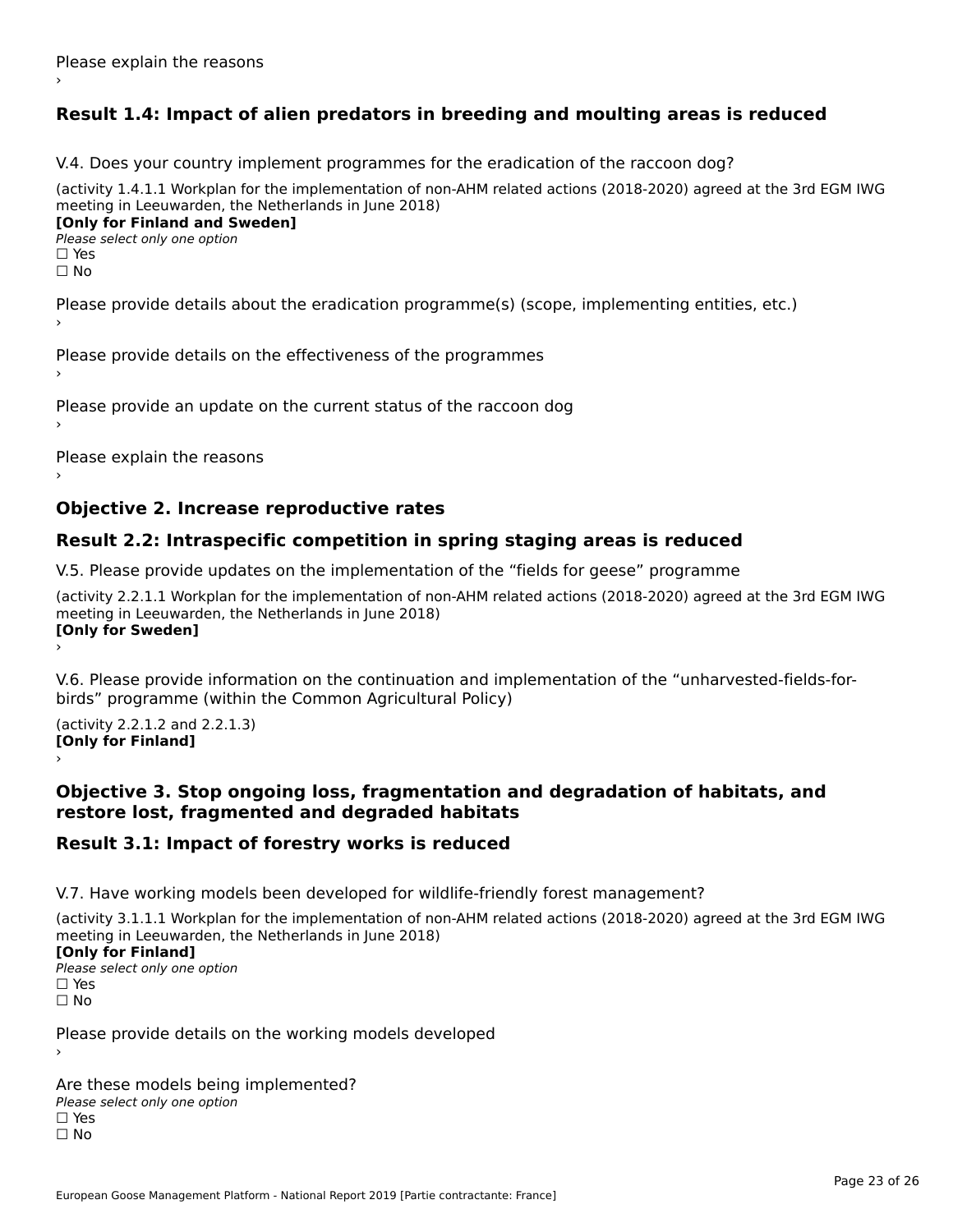Please provide more information on the progress Have these models been promoted to reach forest owners? ∩ave these models bee<br>Please select only one option □ Yes<br>□ No Please provide more information Please explain the reasons ›Have these models been promoted to reach forest corporations? ∩ave these models bee<br>Please select only one option □ Yes<br>□ No Please provide more information Please explain the reasons ›Please explain the reasons›Please explain the reasons›

V.8. Please indicate the implementation progress to reach the annual goals for mire restoration

(activity 3.1.2.1 Workplan for the implementation of non-AHM related actions (2018-2020) agreed at the 3rd EGM IWG meeting in Leeuwarden, the Netherlands in June 2018) **[all Participating Range States]** ›

**Result 3.3: Breeding, staging and wintering habitats are not further lost due to oil and gas or renewable energy developments**gas or renewable energy developments

V.9. Are you monitoring the collision risk posed by renewable energy developments to TBG close to the Special Protection Areas, identified as their important wintering sites?

(activity 3.3.1.1 Workplan for the implementation of non-AHM related actions (2018-2020) agreed at the 3rd EGM IWG meeting in Leeuwarden, the Netherlands in June 2018) **[only for Denmark and other Range States as applicable]**

```
Please select only one option
□ Yes<br>□ No
```
Please provide information on the relevant actions that have been undertaken ›

Please provide any results, if available

Please explain the reasons

# **Result 3.4: Impact of agriculture on natural Taiga Bean Goose habitats is minimized**

V.10. Has the area of managed coastal grasslands under the Common Agricultural Policy (CAP) increased in

(activity 3.4.1.1 Workplan for the implementation of non-AHM related actions (2018-2020) agreed at the 3rd EGM IWG meeting in Leeuwarden, the Netherlands in June 2018) **[only for Finland]**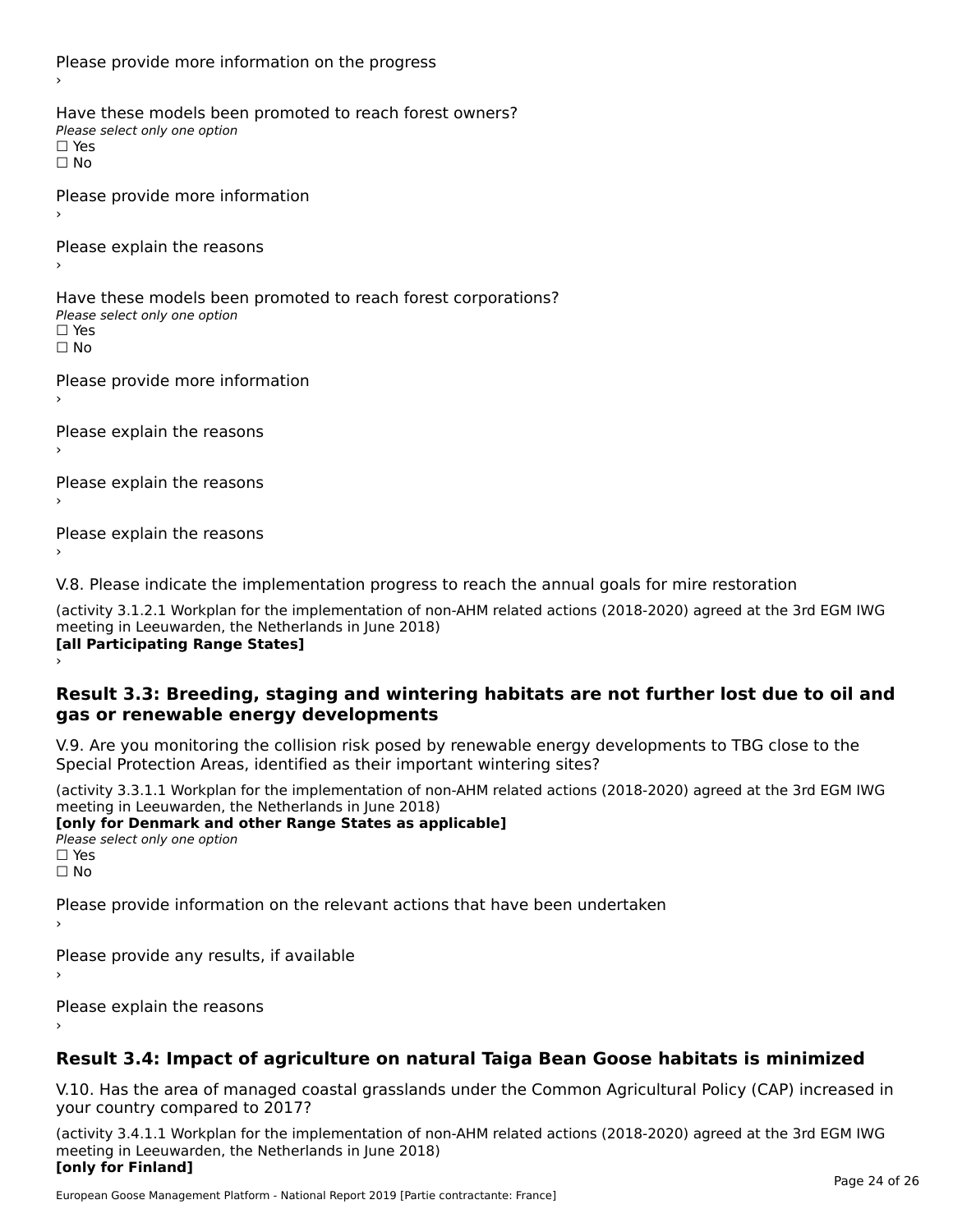Please select only one option □ Yes<br>□ No

Please indicate the size of the total area›

Please indicate the additional area managed since the beginning of 2017

Please describe the activities undertaken on grassland management

Please upload relevant documentation and provide weblinks

Please explain the reasons

## **Other objectives and results as decided by the EGM IWG**

### **Review factors possibly contributing to rapid declines in eastern England and implement appropriate management responses**implement appropriate management responses

V.11. Have possible factors causing population declines in eastern England been reviewed?

(activity 3.4.2. Workplan for the implementation of non-AHM related actions (2018-2020) agreed at the 3rd EGM IWG meeting in Leeuwarden, the Netherlands in June 2018)<br>**[only for UK]** 

**∐omy for OR**<br>Please select only one option □ Yes<br>□ No

Please describe those factors and provide further information as available

Are appropriate management responses to these factors being implemented? Please select only one option ים<br>⊡ No

Please provide information on the activities implemented

Please provide information about the main achievements and results›

Please explain the reasons

Please explain the reasons

**Reducing Taiga Bean Goose crippling**

V.12. Have you undertaken any activities in the past three years to reduce TBG crippling rates?

(activity agreed at the 1st EGM IWG meeting in Kristianstad, Sweden in December 2016) **[all Participating Range States]**

[all Participating Range States] Please select only one option☐ Yesים<br>⊡ No □ Not applicable

Please provide details on the activities